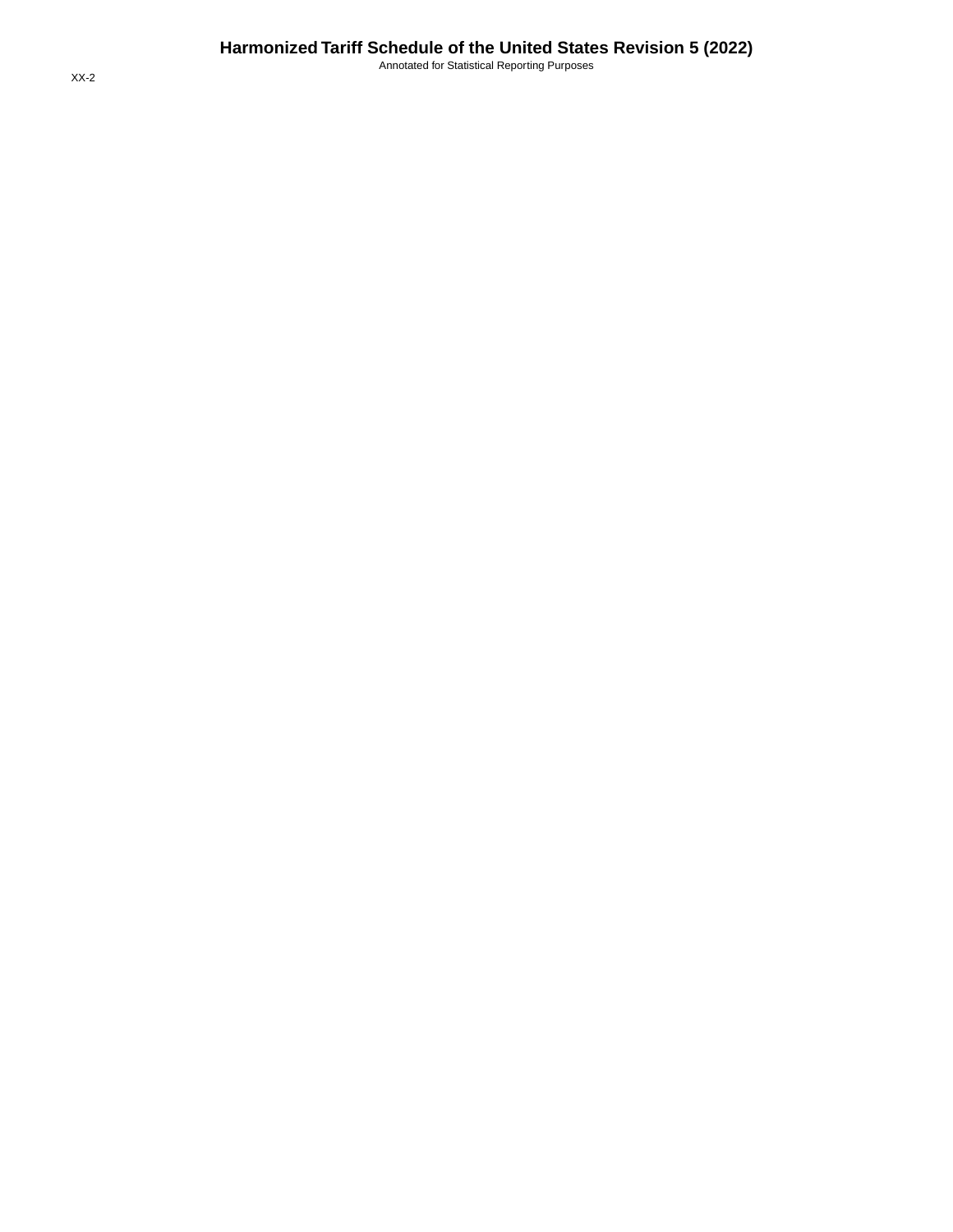Annotated for Statistical Reporting Purposes

#### CHAPTER 94

#### FURNITURE; BEDDING, MATTRESSES, MATTRESS SUPPORTS, CUSHIONS AND SIMILAR STUFFED FURNISHINGS; LUMINAIRES AND LIGHTING FITTINGS, NOT ELSEWHERE SPECIFIED OR INCLUDED; ILLUMINATED SIGNS, ILLUMINATED NAMEPLATES AND THE LIKE; PREFABRICATED BUILDINGS

#### **Notes**

XX 94-1

- 1. This chapter does not cover:
	- (a) Pneumatic or water mattresses, pillows or cushions, of chapter 39, 40 or 63;
	- (b) Mirrors designed for placing on the floor or ground (for example, cheval-glasses (swing-mirrors)) of heading 7009;
	- (c) Articles of chapter 71;
	- (d) Parts of general use as defined in note 2 to section XV, of base metal (section XV), or similar goods of plastics (chapter 39), or safes of heading 8303;
	- (e) Furniture specially designed as parts of refrigerating or freezing equipment of heading 8418; furniture specially designed for sewing machines (heading 8452);
	- (f) Lamps or light sources and parts thereof of chapter 85;
	- (g) Furniture specially designed as parts of apparatus of heading 8518 (heading 8518), of heading 8519 or 8521 (heading 8522) or of headings 8525 to 8528 (heading 8529);
	- (h) Articles of heading 8714;
	- (ij) Dentists' chairs incorporating dental appliances of heading 9018 or dentists' spittoons (heading 9018);
	- (k) Articles of chapter 91 (for example, clocks and clock cases);
	- (l) Toy furniture or toy luminaires and lighting fittings (heading 9503), billiard tables or other furniture specially constructed for games (heading 9504), furniture for conjuring tricks or decorations (other than lighting strings) such as Chinese lanterns (heading 9505); or
	- (m) Monopods, bipods, tripods and similar articles (heading 9620).
- 2. The articles (other than parts) referred to in headings 9401 to 9403 are to be classified in those headings only if they are designed for placing on the floor or ground.

The following are, however, to be classified in the above-mentioned headings even if they are designed to be hung, to be fixed to the wall or to stand one on the other:

- (a) Cupboards, bookcases, other shelved furniture (including single shelves presented with supports for fixing them to the wall) and unit furniture;
- (b) Seats and beds.
- 3. (a) In headings 9401 to 9403 references to parts of goods do not include references to sheets or slabs (whether or not cut to shape but not combined with other parts) of glass (including mirrors), marble or other stone or of any other material referred to in chapter 68 or 69.
	- (b) Goods described in heading 9404, entered separately, are not to be classified in heading 9401, 9402 or 9403 as parts of goods.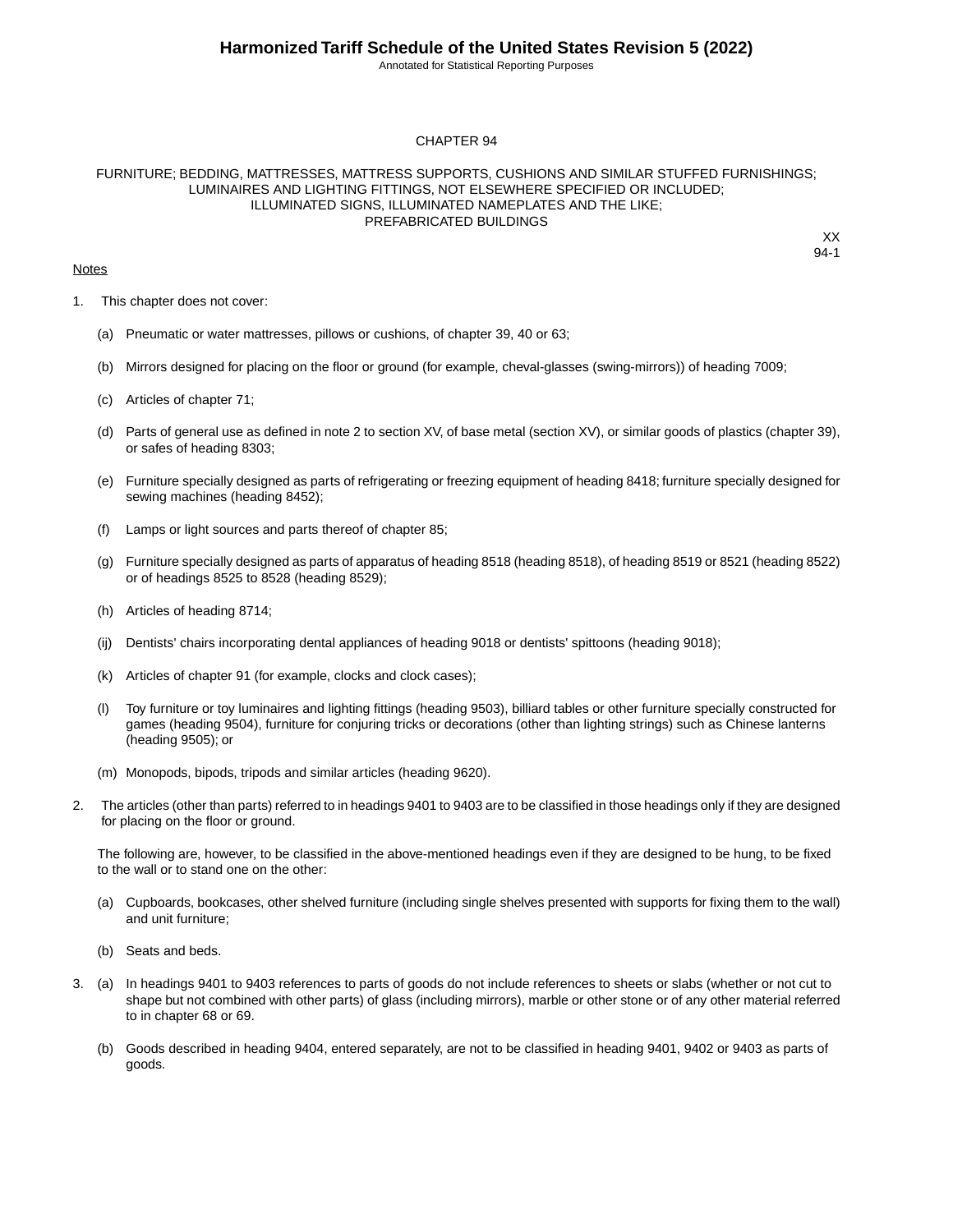Annotated for Statistical Reporting Purposes

Notes (con.) XX 94-2

4. For the purposes of heading 9406, the expression "prefabricated buildings" means buildings which are finished in the factory or put up as elements, entered together, to be assembled on site, such as housing or worksite accommodation, offices, schools, shops, sheds, garages or similar buildings.

Prefabricated buildings include "modular building units" of steel, normally presented in the size and shape of a standard shipping container, but substantially or completely pre-fitted internally. Such modular building units are normally designed to be assembled together to form permanent buildings.

#### Additional U.S. Note

1. For the purposes of subheading 9401.20.00, "seats of a kind used for motor vehicles" does not include child safety seats.

#### Statistical Notes

- 1. In heading 9401, stationary activity centers do not have castors or wheels.
- 2. For the purposes of statistical reporting number 9403.20.0075, the term "boltless or press-fit steel shelving units prepackaged for sale" refers to steel shelving in which the steel vertical and horizontal supports lock together to form the frame for the shelving unit and are assembled primarily without the use of nuts and bolts or screws. Boltless steel shelving includes rivet shelving, welded frame shelving, slot and tab shelving, and punched rivet (quasi-rivet) shelving but does not include wall-mounted shelving or wire shelving units in which a wire deck and wire horizontal supports are integrated into a single piece.
- 3. For the purposes of statistical reporting number 9403.20.0078, "metal exchange lockers" are lockers with individual locking doors mounted on one master locking door to access multiple units used by commercial businesses, hospitals, police departments, condominiums, apartments, hotels, automobile dealerships, etc.
- 4. For purposes of heading 9406 the unit of quantity,  $m^2$ , refers to the floor area of the building when assembled.

#### Compiler's Note

The provisions of subchapter II of chapter 99 (Miscellaneous Tariff Bills or MTBs), the provisions of the Generalized System of Preferences (GSP) found in General Note 4 and most product exclusions from the additional tariffs on products of China in subchapter III of chapter 99 expired on December 31, 2020. However, no endnotes or footnotes relating to these provisions have been deleted as of the issue date of this edition.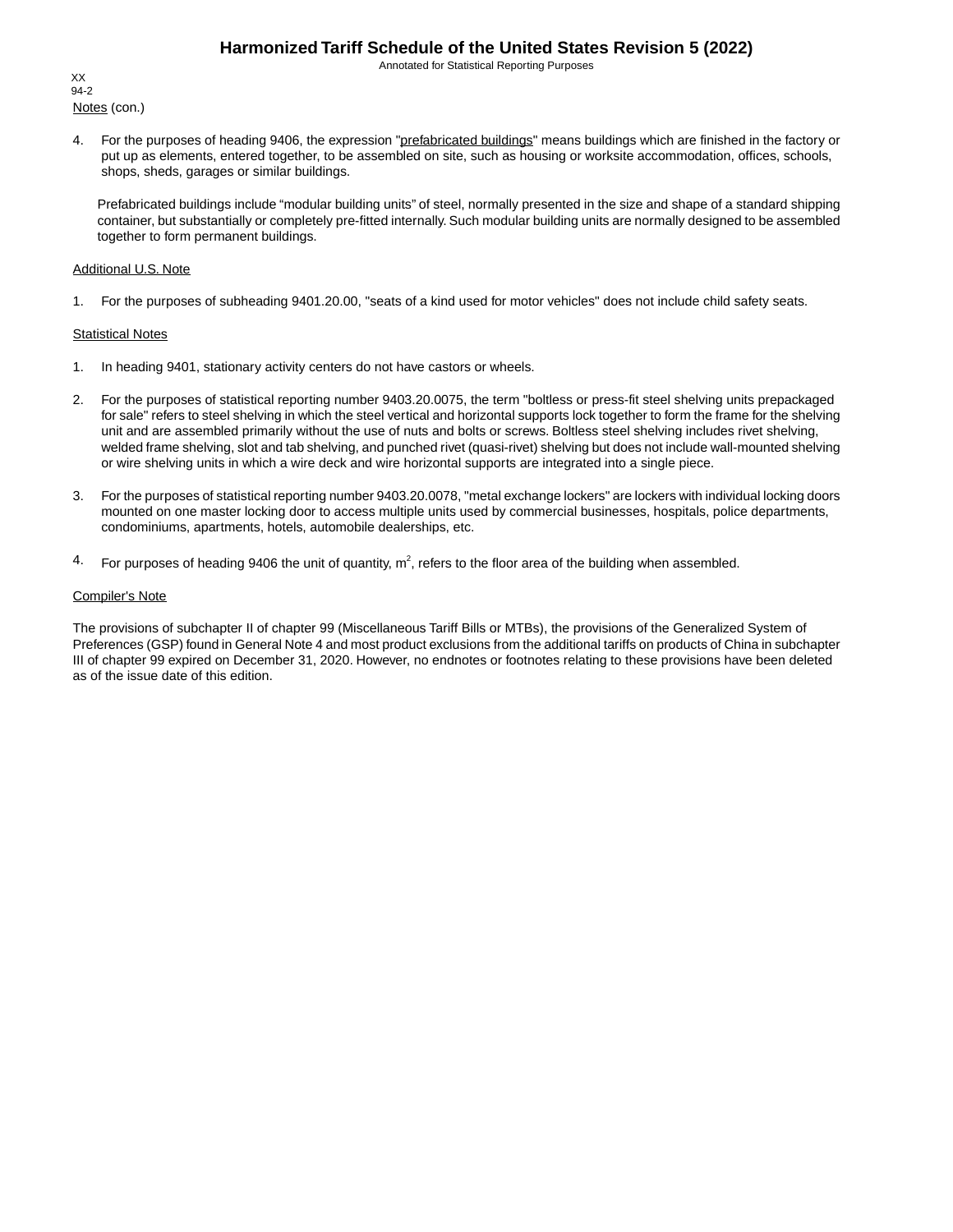Annotated for Statistical Reporting Purposes

| Heading/                 | Stat.       |                                                                                                       | Unit                  |                                  | Rates of Duty |                |
|--------------------------|-------------|-------------------------------------------------------------------------------------------------------|-----------------------|----------------------------------|---------------|----------------|
| Subheading               | Suf-<br>fix | Article Description                                                                                   | of<br>Quantity        | General                          | Special       | $\overline{2}$ |
| 9401                     |             | Seats (other than those of heading 9402), whether or not<br>convertible into beds, and parts thereof: |                       |                                  |               |                |
| 9401.10<br>9401.10.40 00 |             | Seats of a kind used for aircraft:                                                                    |                       | $\cdot$ Free <sup>1/</sup>       |               | 45%            |
| 9401.10.80 00            |             |                                                                                                       | No                    | $\cdot$ Free $\frac{1}{2}$       |               | 45%            |
| 9401.20.00 00            |             |                                                                                                       |                       |                                  |               | 25%            |
|                          |             | Swivel seats with variable height adjustment:                                                         |                       |                                  |               |                |
| 9401.31.00 00            |             |                                                                                                       |                       |                                  |               | 45%            |
| 9401.39.00               |             |                                                                                                       |                       | Free <sup>3/</sup>               |               | 45%            |
|                          | 10          |                                                                                                       |                       |                                  |               |                |
|                          | 30          |                                                                                                       |                       |                                  |               |                |
|                          |             | Seats other than garden seats or camping equipment,<br>convertible into beds:                         |                       |                                  |               |                |
| 9401.41.00 00            |             |                                                                                                       | No                    | $\cdot$ Free $\frac{3}{2}$       |               | 40%            |
| 9401.49.00 00            |             |                                                                                                       | No                    | $\frac{3}{2}$ Free <sup>3/</sup> |               | 40%            |
| 9401.52.00 00            |             | Seats of cane, osier, bamboo or similar materials:                                                    | No                    | Free <sup>3/</sup>               |               | 60%            |
| 9401.53.00 00            |             |                                                                                                       | No Free <sup>3/</sup> |                                  |               | 60%            |
| 9401.59.00 00            |             |                                                                                                       |                       |                                  |               | 60%            |
|                          |             |                                                                                                       | No Free <sup>3/</sup> |                                  |               |                |
|                          |             |                                                                                                       |                       |                                  |               |                |
|                          |             |                                                                                                       |                       |                                  |               |                |
|                          |             |                                                                                                       |                       |                                  |               |                |
|                          |             |                                                                                                       |                       |                                  |               |                |
|                          |             |                                                                                                       |                       |                                  |               |                |
|                          |             |                                                                                                       |                       |                                  |               |                |
|                          |             |                                                                                                       |                       |                                  |               |                |
|                          |             |                                                                                                       |                       |                                  |               |                |
|                          |             |                                                                                                       |                       |                                  |               |                |
|                          |             |                                                                                                       |                       |                                  |               |                |
|                          |             |                                                                                                       |                       |                                  |               |                |
|                          |             |                                                                                                       |                       |                                  |               |                |
|                          |             |                                                                                                       |                       |                                  |               |                |
|                          |             |                                                                                                       |                       |                                  |               |                |
|                          |             |                                                                                                       |                       |                                  |               |                |
|                          |             |                                                                                                       |                       |                                  |               |                |
|                          |             |                                                                                                       |                       |                                  |               |                |
|                          |             |                                                                                                       |                       |                                  |               |                |
|                          |             |                                                                                                       |                       |                                  |               |                |
|                          |             |                                                                                                       |                       |                                  |               |                |
|                          |             |                                                                                                       |                       |                                  |               |                |
|                          |             |                                                                                                       |                       |                                  |               |                |
|                          |             |                                                                                                       |                       |                                  |               |                |
|                          |             |                                                                                                       |                       |                                  |               |                |
|                          |             |                                                                                                       |                       |                                  |               |                |
|                          |             |                                                                                                       |                       |                                  |               |                |
|                          |             |                                                                                                       |                       |                                  |               |                |
|                          |             |                                                                                                       |                       |                                  |               |                |
|                          |             |                                                                                                       |                       |                                  |               |                |
|                          |             |                                                                                                       |                       |                                  |               |                |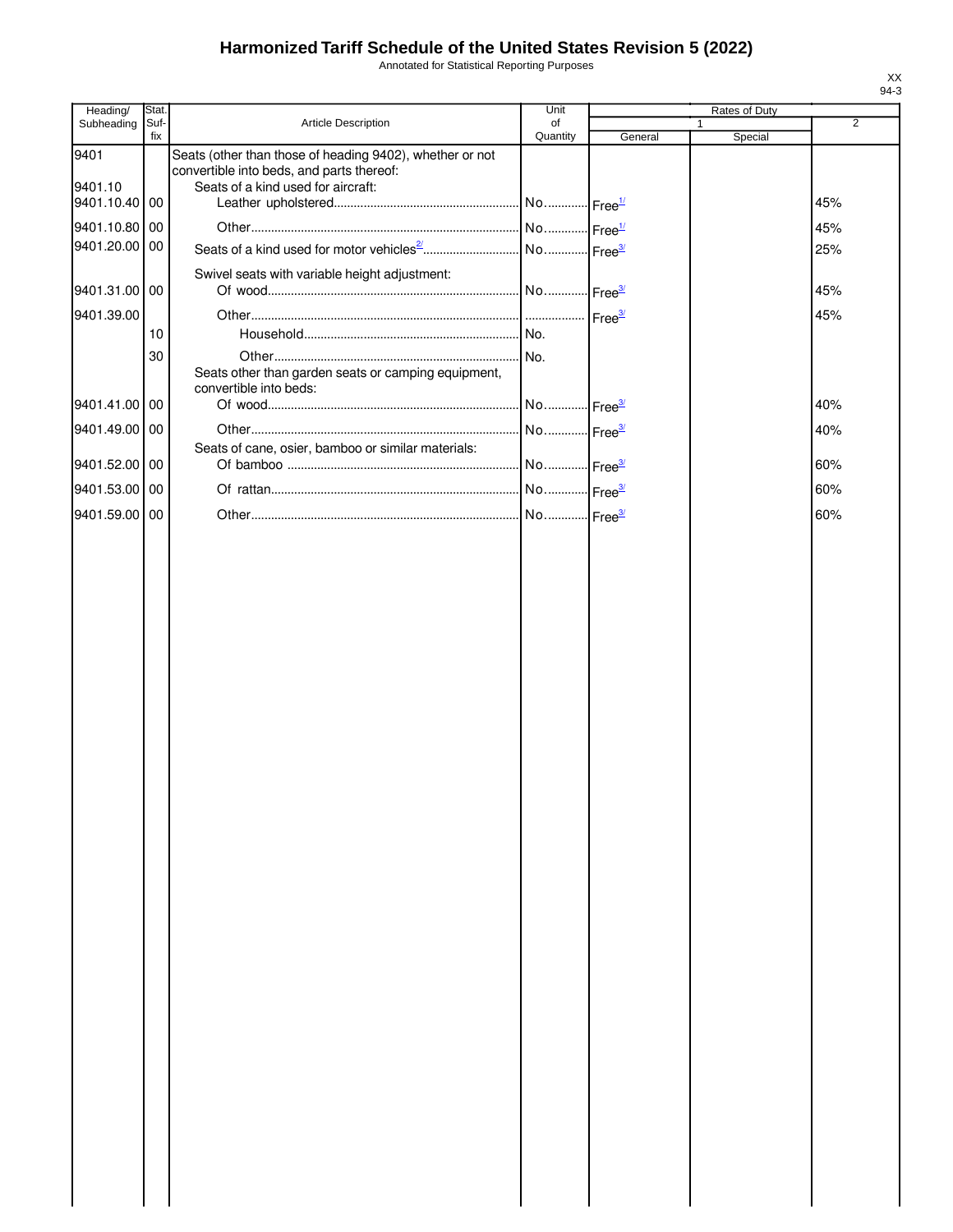Annotated for Statistical Reporting Purposes

| Heading/    | <b>Stat</b> |                                                                                                              | Unit           |                    | Rates of Duty |       |
|-------------|-------------|--------------------------------------------------------------------------------------------------------------|----------------|--------------------|---------------|-------|
| Subheading  | Suf-<br>fix | <b>Article Description</b>                                                                                   | of<br>Quantity |                    |               | 2     |
| 9401 (con.) |             | Seats (other than those of heading 9402), whether or not<br>convertible into beds, and parts thereof: (con.) |                | General            | Special       |       |
| 9401.61     |             | Other seats, with wooden frames:<br>Upholstered:<br>Chairs:                                                  |                |                    |               |       |
| 9401.61.20  |             |                                                                                                              |                | Free <sup>3/</sup> |               | 40%   |
|             | 10          |                                                                                                              |                |                    |               |       |
|             | 30          |                                                                                                              |                |                    |               |       |
| 9401.61.40  |             |                                                                                                              |                | Free <sup>4/</sup> |               | 40%   |
|             | 01          | Chairs for children, including highchairs No.                                                                |                |                    |               |       |
|             | 11          |                                                                                                              |                |                    |               |       |
|             | 31          |                                                                                                              |                |                    |               |       |
| 9401.61.60  |             |                                                                                                              |                | Free <sup>3/</sup> |               | 40%   |
|             | 01          | Stationary activity centers for children No.                                                                 |                |                    |               |       |
|             | 05          |                                                                                                              |                |                    |               |       |
|             | 11          |                                                                                                              |                |                    |               |       |
| 9401.69     | 31          | Other:                                                                                                       |                |                    |               |       |
| 9401.69.20  |             |                                                                                                              |                | Free <sup>3/</sup> |               | 42.5% |
|             | 10          |                                                                                                              |                |                    |               |       |
|             | 30          |                                                                                                              |                |                    |               |       |
|             |             | Other:<br>Chairs:                                                                                            |                |                    |               |       |
| 9401.69.40  |             |                                                                                                              |                | Free <sup>3/</sup> |               | 40%   |
|             | 10          |                                                                                                              |                |                    |               |       |
|             | 30          |                                                                                                              |                |                    |               |       |
| 9401.69.60  |             |                                                                                                              |                | Free <sup>8/</sup> |               | 40%   |
|             | 01          | Chairs for children including                                                                                |                |                    |               |       |
|             | 11          |                                                                                                              |                |                    |               |       |
|             |             |                                                                                                              |                |                    |               |       |
| 9401.69.80  | 31          |                                                                                                              |                | Free $\frac{3}{2}$ |               | 40%   |
|             | 01          | Stationary activity centers for children No.                                                                 |                |                    |               |       |
|             | 05          |                                                                                                              |                |                    |               |       |
|             | 11          |                                                                                                              | No.            |                    |               |       |
|             | 31          |                                                                                                              | No.            |                    |               |       |
|             |             |                                                                                                              |                |                    |               |       |
|             |             |                                                                                                              |                |                    |               |       |
|             |             |                                                                                                              |                |                    |               |       |
|             |             |                                                                                                              |                |                    |               |       |
|             |             |                                                                                                              |                |                    |               |       |
|             |             |                                                                                                              |                |                    |               |       |
|             |             |                                                                                                              |                |                    |               |       |
|             |             |                                                                                                              |                |                    |               |       |
|             |             |                                                                                                              |                |                    |               |       |
|             |             |                                                                                                              |                |                    |               |       |
|             |             |                                                                                                              |                |                    |               |       |
|             |             |                                                                                                              |                |                    |               |       |
|             |             |                                                                                                              |                |                    |               |       |
|             |             |                                                                                                              |                |                    |               |       |
|             |             |                                                                                                              |                |                    |               |       |
|             |             |                                                                                                              |                |                    |               |       |
|             |             |                                                                                                              |                |                    |               |       |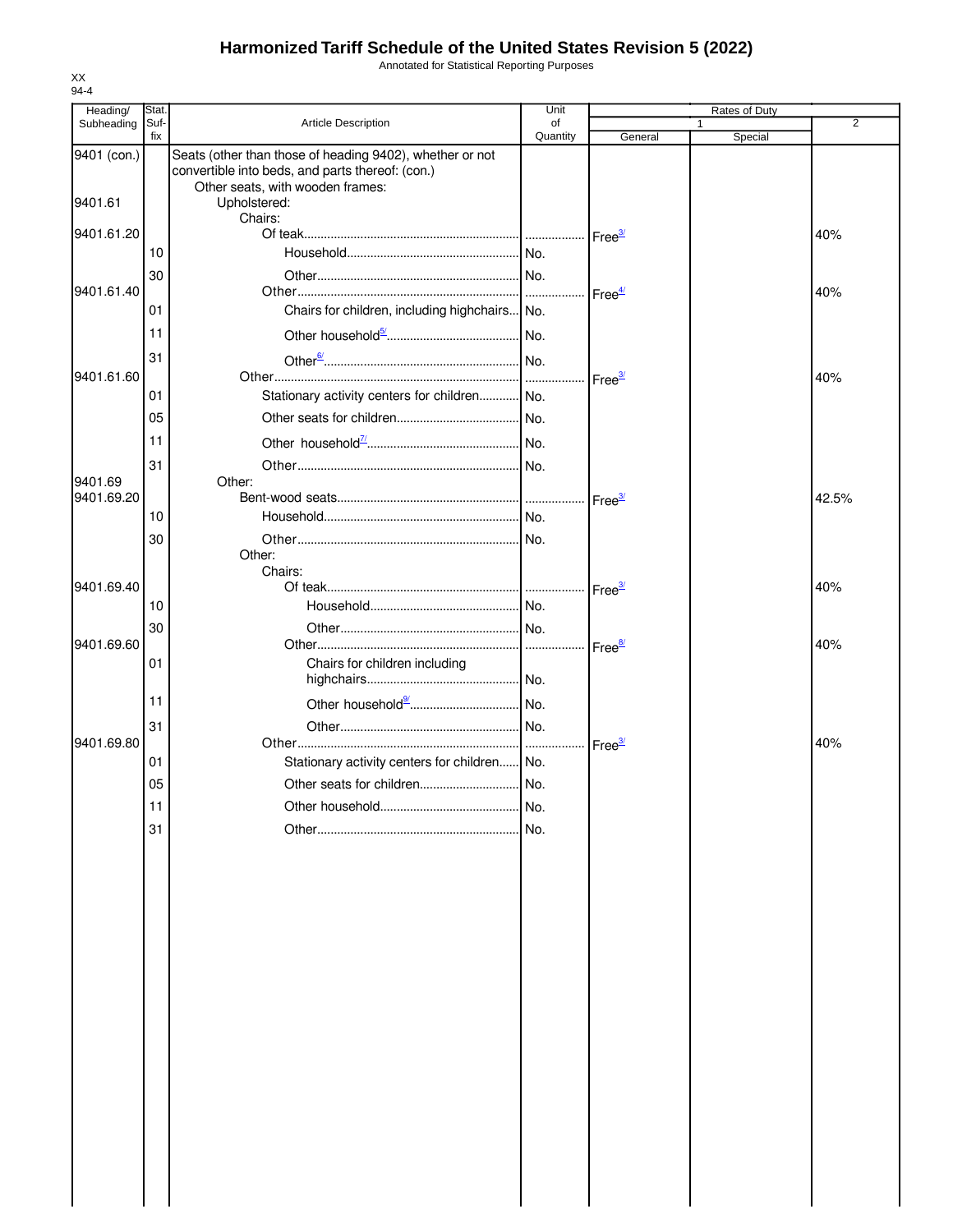Annotated for Statistical Reporting Purposes

| Heading/    | Stat.       |                                                                                                                                                 | Unit           |                    | Rates of Duty |                |
|-------------|-------------|-------------------------------------------------------------------------------------------------------------------------------------------------|----------------|--------------------|---------------|----------------|
| Subheading  | Suf-<br>fix | <b>Article Description</b>                                                                                                                      | of<br>Quantity | General            | Special       | $\overline{2}$ |
| 9401 (con.) |             | Seats (other than those of heading 9402), whether or not<br>convertible into beds, and parts thereof: (con.)<br>Other seats, with metal frames: |                |                    |               |                |
| 9401.71.00  |             |                                                                                                                                                 |                |                    |               | 45%            |
|             | 01          |                                                                                                                                                 |                |                    |               |                |
|             | 05          |                                                                                                                                                 |                |                    |               |                |
|             | 06          |                                                                                                                                                 |                |                    |               |                |
|             | 07          |                                                                                                                                                 |                |                    |               |                |
|             | 08          | Stationary activity centers for children No.                                                                                                    |                |                    |               |                |
|             | 11          |                                                                                                                                                 |                |                    |               |                |
|             | 31          |                                                                                                                                                 |                |                    |               |                |
| 9401.79.00  |             |                                                                                                                                                 |                | Free <sup>4/</sup> |               | 45%            |
|             | 01          |                                                                                                                                                 |                |                    |               |                |
|             | 02          |                                                                                                                                                 |                |                    |               |                |
|             | 03          |                                                                                                                                                 |                |                    |               |                |
|             | 04          |                                                                                                                                                 |                |                    |               |                |
|             | 06          | Stationary activity centers for children No.<br>Other:                                                                                          |                |                    |               |                |
|             |             | Outdoor:<br>With textile covered cushions or textile<br>seating or backing material:                                                            |                |                    |               |                |
|             | 11          |                                                                                                                                                 |                |                    |               |                |
|             | 15          | Other:                                                                                                                                          |                |                    |               |                |
|             | 25          |                                                                                                                                                 |                |                    |               |                |
|             | 35          |                                                                                                                                                 |                |                    |               |                |
|             | 46          | Other:                                                                                                                                          |                |                    |               |                |
|             | 50          |                                                                                                                                                 |                |                    |               |                |
|             |             |                                                                                                                                                 |                |                    |               |                |
|             |             |                                                                                                                                                 |                |                    |               |                |
|             |             |                                                                                                                                                 |                |                    |               |                |
|             |             |                                                                                                                                                 |                |                    |               |                |
|             |             |                                                                                                                                                 |                |                    |               |                |
|             |             |                                                                                                                                                 |                |                    |               |                |
|             |             |                                                                                                                                                 |                |                    |               |                |
|             |             |                                                                                                                                                 |                |                    |               |                |
|             |             |                                                                                                                                                 |                |                    |               |                |
|             |             |                                                                                                                                                 |                |                    |               |                |
|             |             |                                                                                                                                                 |                |                    |               |                |
|             |             |                                                                                                                                                 |                |                    |               |                |
|             |             |                                                                                                                                                 |                |                    |               |                |
|             |             |                                                                                                                                                 |                |                    |               |                |
|             |             |                                                                                                                                                 |                |                    |               |                |
|             |             |                                                                                                                                                 |                |                    |               |                |
|             |             |                                                                                                                                                 |                |                    |               |                |
|             |             |                                                                                                                                                 |                |                    |               |                |
|             |             |                                                                                                                                                 |                |                    |               |                |
|             |             |                                                                                                                                                 |                |                    |               |                |
|             |             |                                                                                                                                                 |                |                    |               |                |
|             |             |                                                                                                                                                 |                |                    |               |                |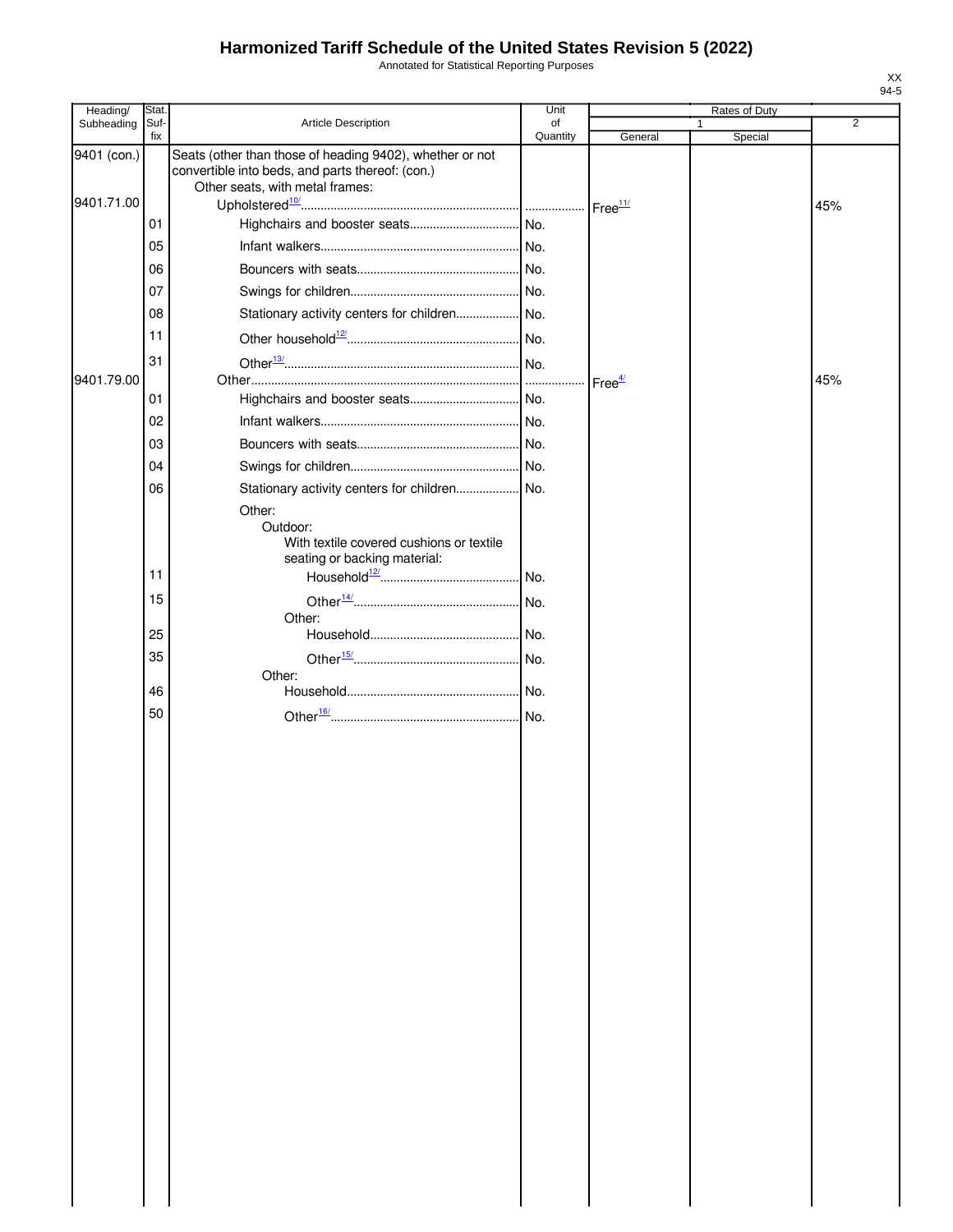Annotated for Statistical Reporting Purposes

| Heading/    | Stat        |                                                                                                              | Unit           |                    |   | Rates of Duty |                |
|-------------|-------------|--------------------------------------------------------------------------------------------------------------|----------------|--------------------|---|---------------|----------------|
| Subheading  | Suf-<br>fix | <b>Article Description</b>                                                                                   | of<br>Quantity | General            | 1 | Special       | $\overline{2}$ |
| 9401 (con.) |             | Seats (other than those of heading 9402), whether or not<br>convertible into beds, and parts thereof: (con.) |                |                    |   |               |                |
| 9401.80     |             | Other seats:<br>Of rubber or plastics:                                                                       |                |                    |   |               |                |
| 9401.80.20  |             |                                                                                                              |                |                    |   |               | 65%            |
|             | 01          | Children's highchairs and booster seats except                                                               |                |                    |   |               |                |
|             |             | for motor vehicle; bath seats, infant walkers,<br>bouncers with seats, swings for children No.               |                |                    |   |               |                |
|             | 05          | Stationary activity centers for children No.                                                                 |                |                    |   |               |                |
|             | 11          |                                                                                                              |                |                    |   |               |                |
|             | 31          |                                                                                                              |                |                    |   |               |                |
| 9401.80.40  |             |                                                                                                              |                | Free <sup>4/</sup> |   |               | 25%            |
|             | 01          | Children's highchairs and booster seats except<br>for motor vehicle; bath seats, infant walkers,             |                |                    |   |               |                |
|             |             | bouncers with seats, swings for children No.                                                                 |                |                    |   |               |                |
|             | 04          | Stationary activity centers for children No.                                                                 |                |                    |   |               |                |
|             |             | Other:<br>Outdoor:                                                                                           |                |                    |   |               |                |
|             | 06          | With textile covered cushions or textile<br>seating or backing material:                                     |                |                    |   |               |                |
|             | 15          |                                                                                                              |                |                    |   |               |                |
|             |             | Other:                                                                                                       |                |                    |   |               |                |
|             | 26          |                                                                                                              |                |                    |   |               |                |
|             | 35<br>46    |                                                                                                              |                |                    |   |               |                |
| 9401.80.60  |             |                                                                                                              |                | Free <sup>17</sup> |   |               | 45%            |
|             |             | Child safety seats:                                                                                          |                |                    |   |               |                |
|             | 21          |                                                                                                              |                |                    |   |               |                |
|             | 23          |                                                                                                              |                |                    |   |               |                |
|             | 24          | Stationary activity centers for children No.                                                                 |                |                    |   |               |                |
|             | 25          |                                                                                                              |                |                    |   |               |                |
|             | 28          |                                                                                                              |                |                    |   |               |                |
|             | 30          |                                                                                                              |                |                    |   |               |                |
|             |             |                                                                                                              |                |                    |   |               |                |
|             |             |                                                                                                              |                |                    |   |               |                |
|             |             |                                                                                                              |                |                    |   |               |                |
|             |             |                                                                                                              |                |                    |   |               |                |
|             |             |                                                                                                              |                |                    |   |               |                |
|             |             |                                                                                                              |                |                    |   |               |                |
|             |             |                                                                                                              |                |                    |   |               |                |
|             |             |                                                                                                              |                |                    |   |               |                |
|             |             |                                                                                                              |                |                    |   |               |                |
|             |             |                                                                                                              |                |                    |   |               |                |
|             |             |                                                                                                              |                |                    |   |               |                |
|             |             |                                                                                                              |                |                    |   |               |                |
|             |             |                                                                                                              |                |                    |   |               |                |
|             |             |                                                                                                              |                |                    |   |               |                |
|             |             |                                                                                                              |                |                    |   |               |                |
|             |             |                                                                                                              |                |                    |   |               |                |
|             |             |                                                                                                              |                |                    |   |               |                |
|             |             |                                                                                                              |                |                    |   |               |                |
|             |             |                                                                                                              |                |                    |   |               |                |
|             |             |                                                                                                              |                |                    |   |               |                |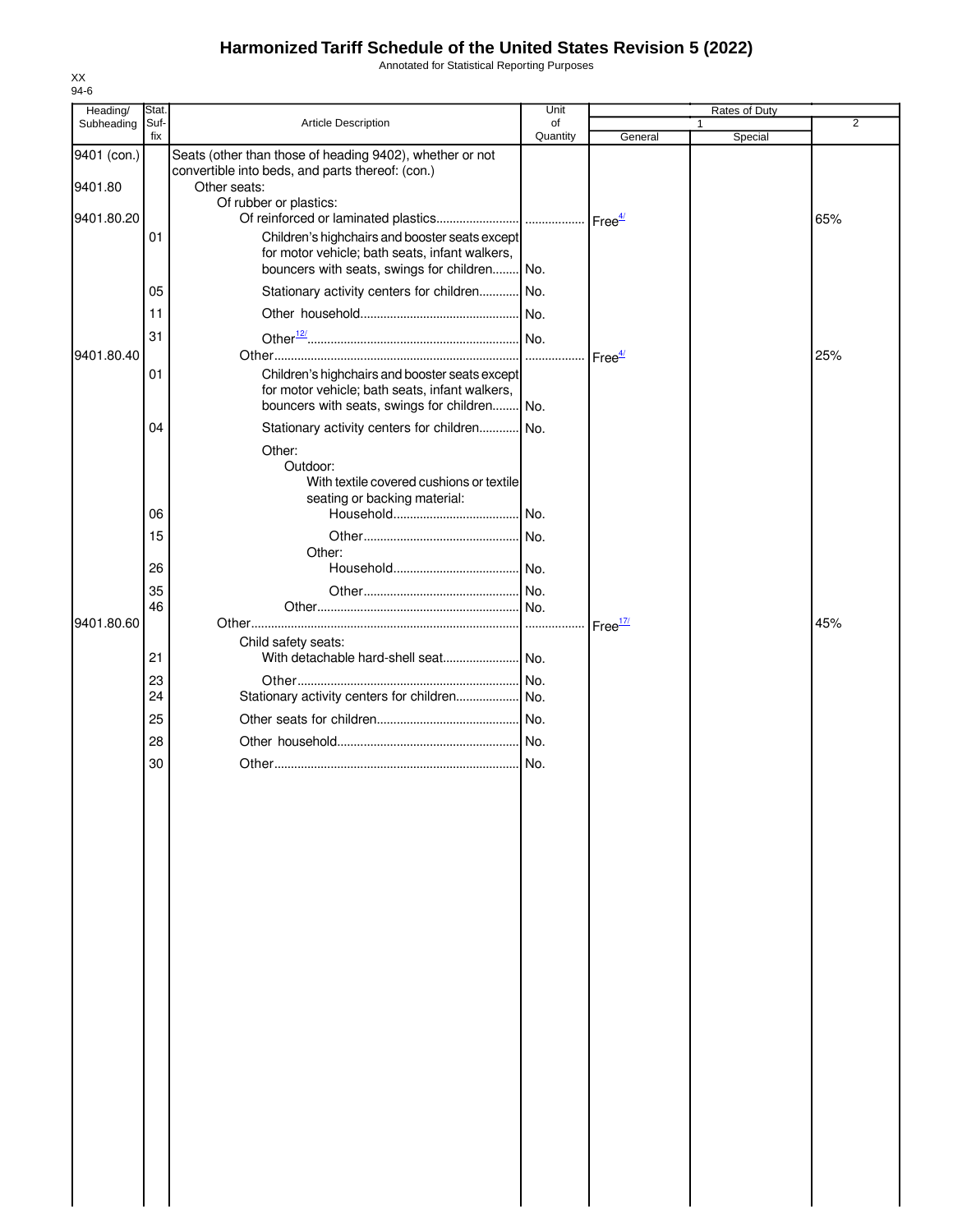Annotated for Statistical Reporting Purposes

| Heading/              | Stat.       |                                                                                                                                                                                                                                                   | Unit           |         | Rates of Duty           |       |
|-----------------------|-------------|---------------------------------------------------------------------------------------------------------------------------------------------------------------------------------------------------------------------------------------------------|----------------|---------|-------------------------|-------|
| Subheading            | Suf-<br>fix | <b>Article Description</b>                                                                                                                                                                                                                        | of<br>Quantity | General | $\mathbf{1}$<br>Special | 2     |
| 9401 (con.)           |             | Seats (other than those of heading 9402), whether or not<br>convertible into beds, and parts thereof: (con.)<br>Parts:                                                                                                                            |                |         |                         |       |
| 9401.91               |             | Of wood:                                                                                                                                                                                                                                          |                |         |                         |       |
| 9401.91.15            | 00          |                                                                                                                                                                                                                                                   |                |         |                         | 25%   |
| 9401.91.20 00         |             |                                                                                                                                                                                                                                                   |                |         |                         | 42.5% |
| 9401.91.90            |             |                                                                                                                                                                                                                                                   |                |         |                         | 40%   |
|                       | 10          | For children's highchairs, booster seats, and                                                                                                                                                                                                     |                |         |                         |       |
|                       | 90          |                                                                                                                                                                                                                                                   |                |         |                         |       |
| 9401.99<br>9401.99.10 |             | Other:<br>Of seats of a kind used for motor vehicles  Free <sup>1/</sup>                                                                                                                                                                          |                |         |                         | 25%   |
|                       | 10          |                                                                                                                                                                                                                                                   |                |         |                         |       |
|                       | 20          |                                                                                                                                                                                                                                                   |                |         |                         |       |
|                       | 85          |                                                                                                                                                                                                                                                   |                |         |                         |       |
| 9401.99.25            |             | Of cane, osier, bamboo or similar materials      Free <sup>1/</sup>                                                                                                                                                                               |                |         |                         | 60%   |
|                       | 40          |                                                                                                                                                                                                                                                   |                |         |                         |       |
|                       | 80          |                                                                                                                                                                                                                                                   |                |         |                         |       |
| 9401.99.35            |             |                                                                                                                                                                                                                                                   |                |         |                         | 25%   |
|                       | 10          | For children's highchairs, booster seats except                                                                                                                                                                                                   |                |         |                         |       |
|                       | 80          |                                                                                                                                                                                                                                                   |                |         |                         |       |
| 9401.99.90            |             |                                                                                                                                                                                                                                                   |                |         |                         | 45%   |
|                       | 05          | For children's highchairs, booster seats and                                                                                                                                                                                                      |                |         |                         |       |
|                       | 21          | Other of textile material, cut to shape No.                                                                                                                                                                                                       |                |         |                         |       |
|                       | 81          |                                                                                                                                                                                                                                                   |                |         |                         |       |
| 9402                  |             | Medical, surgical, dental or veterinary furniture (for example,                                                                                                                                                                                   |                |         |                         |       |
|                       |             | operating tables, examination tables, hospital beds with<br>mechanical fittings, dentists' chairs); barbers' chairs and similar<br>chairs, having rotating as well as both reclining and elevating<br>movements; parts of the foregoing articles: |                |         |                         |       |
| 9402.10.00 00         |             | Dentists', barbers' or similar chairs and parts thereof No Free                                                                                                                                                                                   |                |         |                         | 35%   |
| 9402.90.00            |             |                                                                                                                                                                                                                                                   |                |         |                         | 40%   |
|                       | 10          |                                                                                                                                                                                                                                                   | No.            |         |                         |       |
|                       | 20          |                                                                                                                                                                                                                                                   |                |         |                         |       |
|                       |             |                                                                                                                                                                                                                                                   |                |         |                         |       |
|                       |             |                                                                                                                                                                                                                                                   |                |         |                         |       |
|                       |             |                                                                                                                                                                                                                                                   |                |         |                         |       |
|                       |             |                                                                                                                                                                                                                                                   |                |         |                         |       |
|                       |             |                                                                                                                                                                                                                                                   |                |         |                         |       |
|                       |             |                                                                                                                                                                                                                                                   |                |         |                         |       |
|                       |             |                                                                                                                                                                                                                                                   |                |         |                         |       |
|                       |             |                                                                                                                                                                                                                                                   |                |         |                         |       |
|                       |             |                                                                                                                                                                                                                                                   |                |         |                         |       |
|                       |             |                                                                                                                                                                                                                                                   |                |         |                         |       |
|                       |             |                                                                                                                                                                                                                                                   |                |         |                         |       |
|                       |             |                                                                                                                                                                                                                                                   |                |         |                         |       |
|                       |             |                                                                                                                                                                                                                                                   |                |         |                         |       |
|                       |             |                                                                                                                                                                                                                                                   |                |         |                         |       |
|                       |             |                                                                                                                                                                                                                                                   |                |         |                         |       |
|                       |             |                                                                                                                                                                                                                                                   |                |         |                         |       |
|                       |             |                                                                                                                                                                                                                                                   |                |         |                         |       |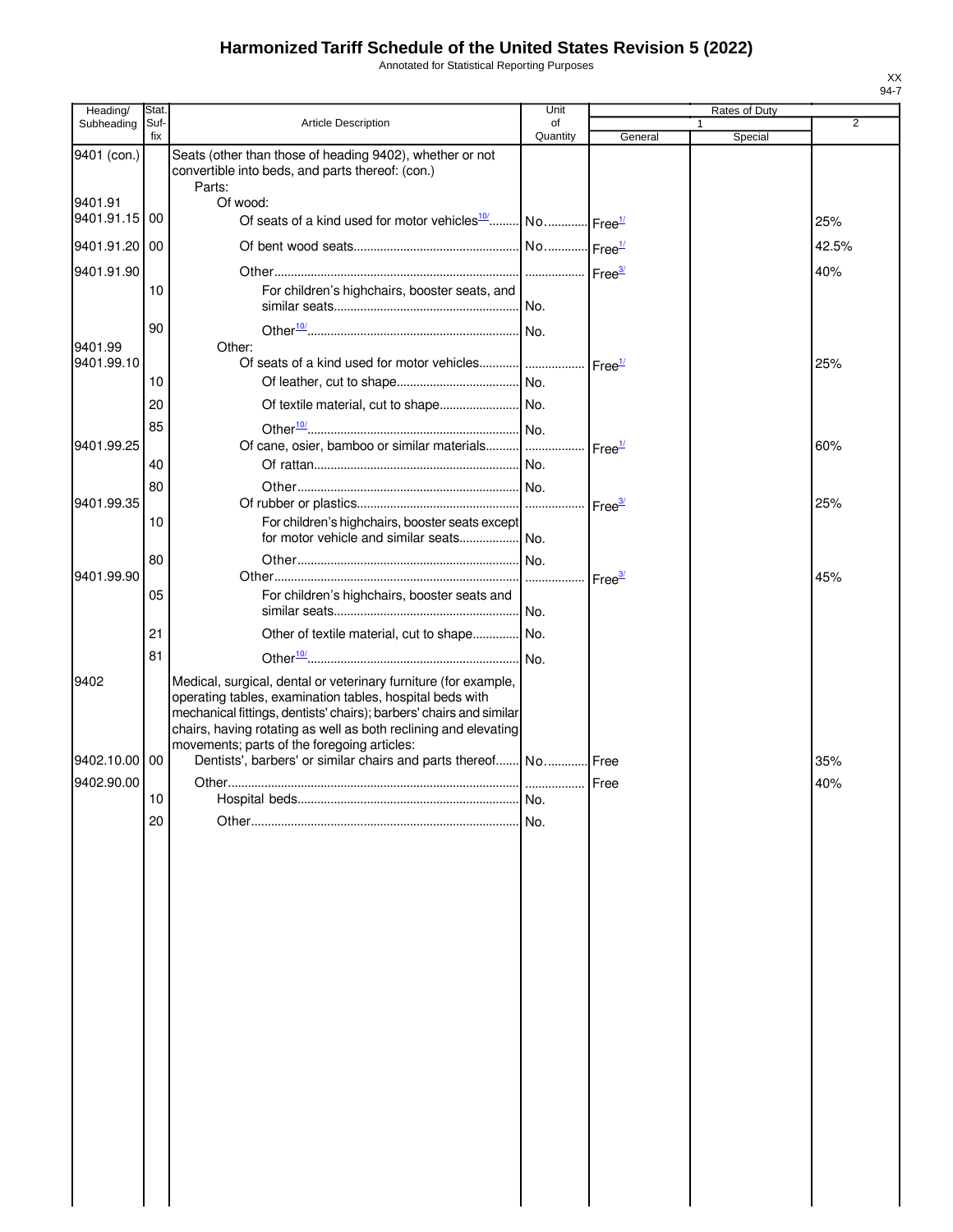Annotated for Statistical Reporting Purposes

| Heading/   | Stat.       |                                                                                                | Unit           |                    | Rates of Duty |                |
|------------|-------------|------------------------------------------------------------------------------------------------|----------------|--------------------|---------------|----------------|
| Subheading | Suf-<br>fix | <b>Article Description</b>                                                                     | of<br>Quantity | General            | 1<br>Special  | $\overline{2}$ |
| 9403       |             | Other furniture and parts thereof:                                                             |                |                    |               |                |
| 9403.10.00 |             |                                                                                                |                | Free <sup>3/</sup> |               | 45%            |
|            | 20          |                                                                                                |                |                    |               |                |
|            | 40          |                                                                                                |                |                    |               |                |
| 9403.20.00 |             |                                                                                                |                | Free <sup>3/</sup> |               | 45%            |
|            |             | Household:                                                                                     |                |                    |               |                |
|            | 11          | Floor-standing, metal-top ironing boards No.                                                   |                |                    |               |                |
|            |             | Other:                                                                                         |                |                    |               |                |
|            | 16          |                                                                                                | No.            |                    |               |                |
|            | 17          | Toddler beds, bassinets, cradles, play yards<br>and other enclosures for confining             |                |                    |               |                |
|            |             |                                                                                                | $.$ No.        |                    |               |                |
|            |             |                                                                                                |                |                    |               |                |
|            | 35          | Mechanically adjustable bed or mattress base,<br>not foldable, having the characteristics of a |                |                    |               |                |
|            |             | bed or bed frame, of a width exceeding 91.44                                                   |                |                    |               |                |
|            |             | cm, of a length exceeding 184.15 cm, and of                                                    |                |                    |               |                |
|            |             |                                                                                                |                |                    |               |                |
|            | 40          | Mattress bases with legs, not foldable, having                                                 |                |                    |               |                |
|            |             | the characteristics of a stationary (not                                                       |                |                    |               |                |
|            |             | mechanically adjustable) bed frame, of a width                                                 |                |                    |               |                |
|            |             | exceeding 91.44 cm, of a length exceeding                                                      |                |                    |               |                |
|            |             | 184.15 cm and of a depth exceeding 8.89                                                        | No.            |                    |               |                |
|            |             |                                                                                                |                |                    |               |                |
|            |             | Foldable mattress foundations with legs,                                                       |                |                    |               |                |
|            |             | having the characteristics of a bed or bed<br>frame, whether or not mechanically adjustable:   |                |                    |               |                |
|            | 46          | Mechanically adjustable                                                                        | No.            |                    |               |                |
|            | 48          | Stationary (not mechanically                                                                   |                |                    |               |                |
|            |             |                                                                                                |                |                    |               |                |
|            | 50          |                                                                                                |                |                    |               |                |
|            |             | Other:                                                                                         |                |                    |               |                |
|            |             | Counters, lockers, racks, display cases, shelves,                                              |                |                    |               |                |
|            |             | partitions and similar fixtures:                                                               |                |                    |               |                |
|            | 75          | Boltless or press-fit steel shelving units<br>prepackaged for sale as described in statistical |                |                    |               |                |
|            |             |                                                                                                |                |                    |               |                |
|            | 78          |                                                                                                |                |                    |               |                |
|            |             | Storage lockers, other than exchange lockers<br>as described in statistical note 3 to this     |                |                    |               |                |
|            |             |                                                                                                |                |                    |               |                |
|            | 81          |                                                                                                |                |                    |               |                |
|            | 90          |                                                                                                |                |                    |               |                |
| 9403.30    |             | Wooden furniture of a kind used in offices:                                                    |                |                    |               |                |
| 9403.30.40 | 00          |                                                                                                |                |                    |               | 42.5%          |
|            |             |                                                                                                |                |                    |               |                |
| 9403.30.80 |             |                                                                                                |                |                    |               | 40%            |
|            | 01          | Of Padauk (Padouk) or Narra (Pterocarpus                                                       | .I No.         |                    |               |                |
|            |             |                                                                                                |                |                    |               |                |
|            | 05          | Of Rosewood, Palissander, Cocobolo, Bois de<br>Rose, Kingwood, Tulipwood or Blackwood          |                |                    |               |                |
|            |             |                                                                                                | No.            |                    |               |                |
|            | 21          |                                                                                                |                |                    |               |                |
|            | 31          |                                                                                                |                |                    |               |                |
|            |             |                                                                                                |                |                    |               |                |
|            | 90          |                                                                                                |                |                    |               |                |
|            |             |                                                                                                |                |                    |               |                |
|            |             |                                                                                                |                |                    |               |                |
|            |             |                                                                                                |                |                    |               |                |
|            |             |                                                                                                |                |                    |               |                |
|            |             |                                                                                                |                |                    |               |                |
|            |             |                                                                                                |                |                    |               |                |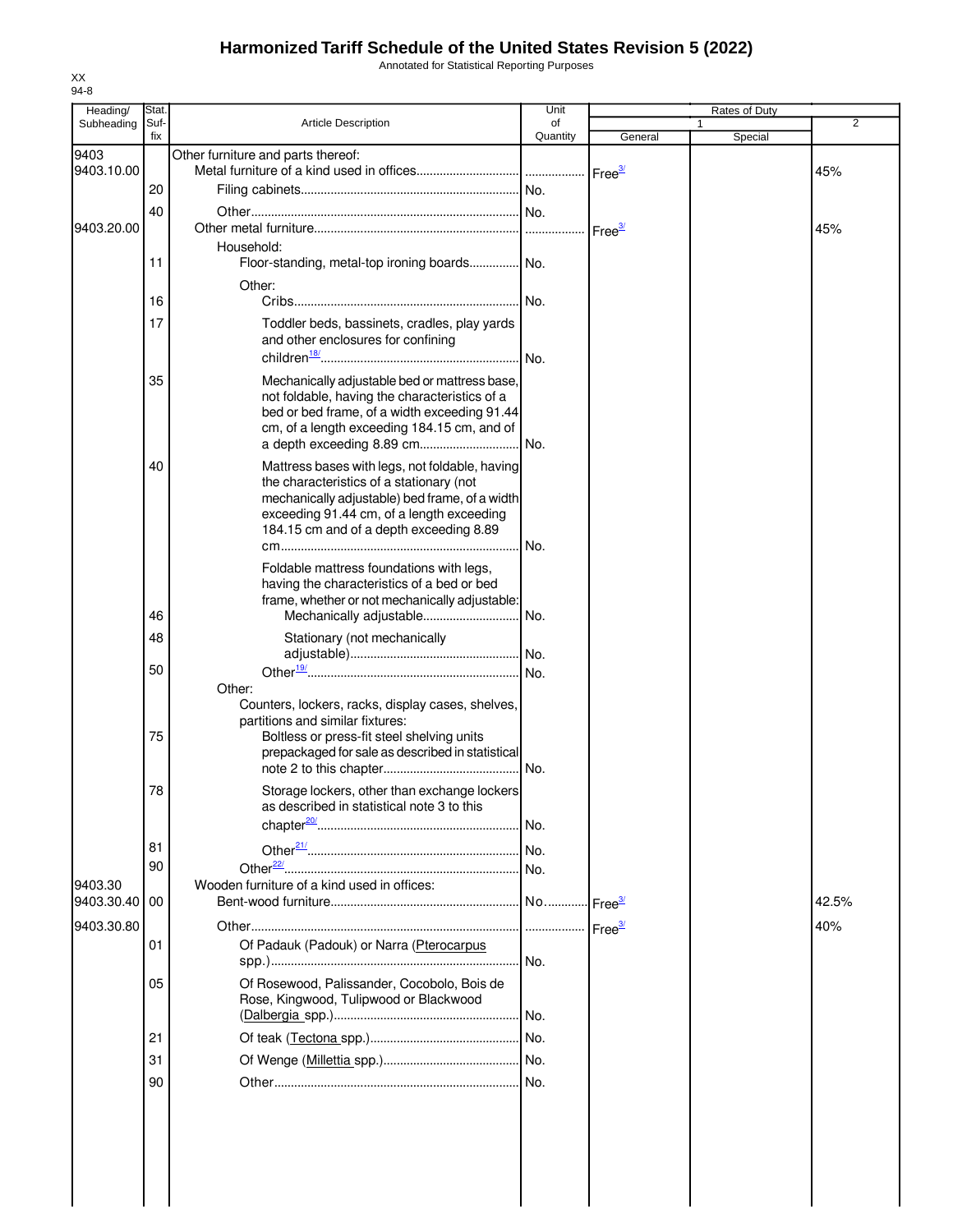Annotated for Statistical Reporting Purposes

| Heading/                                | Stat.       |                                                                                              | Unit           |                    | Rates of Duty |                |
|-----------------------------------------|-------------|----------------------------------------------------------------------------------------------|----------------|--------------------|---------------|----------------|
| Subheading                              | Suf-<br>fix | Article Description                                                                          | of<br>Quantity | General            | 1<br>Special  | $\overline{2}$ |
| 9403 (con.)<br>9403.40<br>9403.40.40 00 |             | Other furniture and parts thereof: (con.)<br>Wooden furniture of a kind used in the kitchen: |                |                    |               | 42.5%          |
| 9403.40.60 00                           |             | Other:                                                                                       |                |                    |               | 25%            |
| 9403.40.90                              |             |                                                                                              |                |                    |               | 40%            |
|                                         | 40          |                                                                                              |                |                    |               |                |
|                                         | 60          | Cabinets designed for permanent                                                              |                |                    |               |                |
|                                         | 80          |                                                                                              |                |                    |               |                |
| 9403.50                                 |             | Wooden furniture of a kind used in the bedroom:                                              |                |                    |               |                |
| 9403.50.40 00                           |             |                                                                                              |                |                    |               | 42.5%          |
| 9403.50.60 00                           |             | Other:                                                                                       |                |                    |               | 25%            |
|                                         |             |                                                                                              |                |                    |               |                |
| 9403.50.90                              |             |                                                                                              |                |                    |               | 40%            |
|                                         | 41          | Beds:                                                                                        | No.            |                    |               |                |
|                                         | 42          |                                                                                              |                |                    |               |                |
|                                         |             | Toddler beds, bassinets, and cradles <sup>23/</sup> No.                                      |                |                    |               |                |
|                                         | 45<br>80    |                                                                                              |                |                    |               |                |
| 9403.60<br>9403.60.40 00                |             | Other wooden furniture:                                                                      |                |                    |               | 42.5%          |
| 9403.60.80                              |             |                                                                                              |                |                    |               | 40%            |
|                                         | 10          | Play yards and other enclosures for confining                                                |                |                    |               |                |
|                                         | 40          |                                                                                              |                |                    |               |                |
|                                         | 81          |                                                                                              |                |                    |               |                |
| 9403.70<br>9403.70.40                   |             | Furniture of plastics:                                                                       |                |                    |               | 65%            |
|                                         | 01          |                                                                                              |                |                    |               |                |
|                                         | 02          |                                                                                              |                |                    |               |                |
|                                         | 03          | Play yards and other enclosures for confining                                                |                |                    |               |                |
|                                         | 15          |                                                                                              | No.            |                    |               |                |
|                                         | 20          |                                                                                              | No.            |                    |               |                |
|                                         | 31          |                                                                                              | .I No.         |                    |               |                |
| 9403.70.80                              |             |                                                                                              |                | Free <sup>4/</sup> |               | 25%            |
|                                         | 01          |                                                                                              |                |                    |               |                |
|                                         | 02          | Toddler beds, bassinets and cradles                                                          | .I No.         |                    |               |                |
|                                         | 03          | Play yards and other enclosures for confining                                                | INo.           |                    |               |                |
|                                         | 15          |                                                                                              | INo.           |                    |               |                |
|                                         | 20          |                                                                                              | .I No.         |                    |               |                |
|                                         | 31          |                                                                                              | No.            |                    |               |                |
|                                         |             |                                                                                              |                |                    |               |                |
|                                         |             |                                                                                              |                |                    |               |                |
|                                         |             |                                                                                              |                |                    |               |                |
|                                         |             |                                                                                              |                |                    |               |                |
|                                         |             |                                                                                              |                |                    |               |                |
|                                         |             |                                                                                              |                |                    |               |                |
|                                         |             |                                                                                              |                |                    |               |                |
|                                         |             |                                                                                              |                |                    |               |                |
|                                         |             |                                                                                              |                |                    |               |                |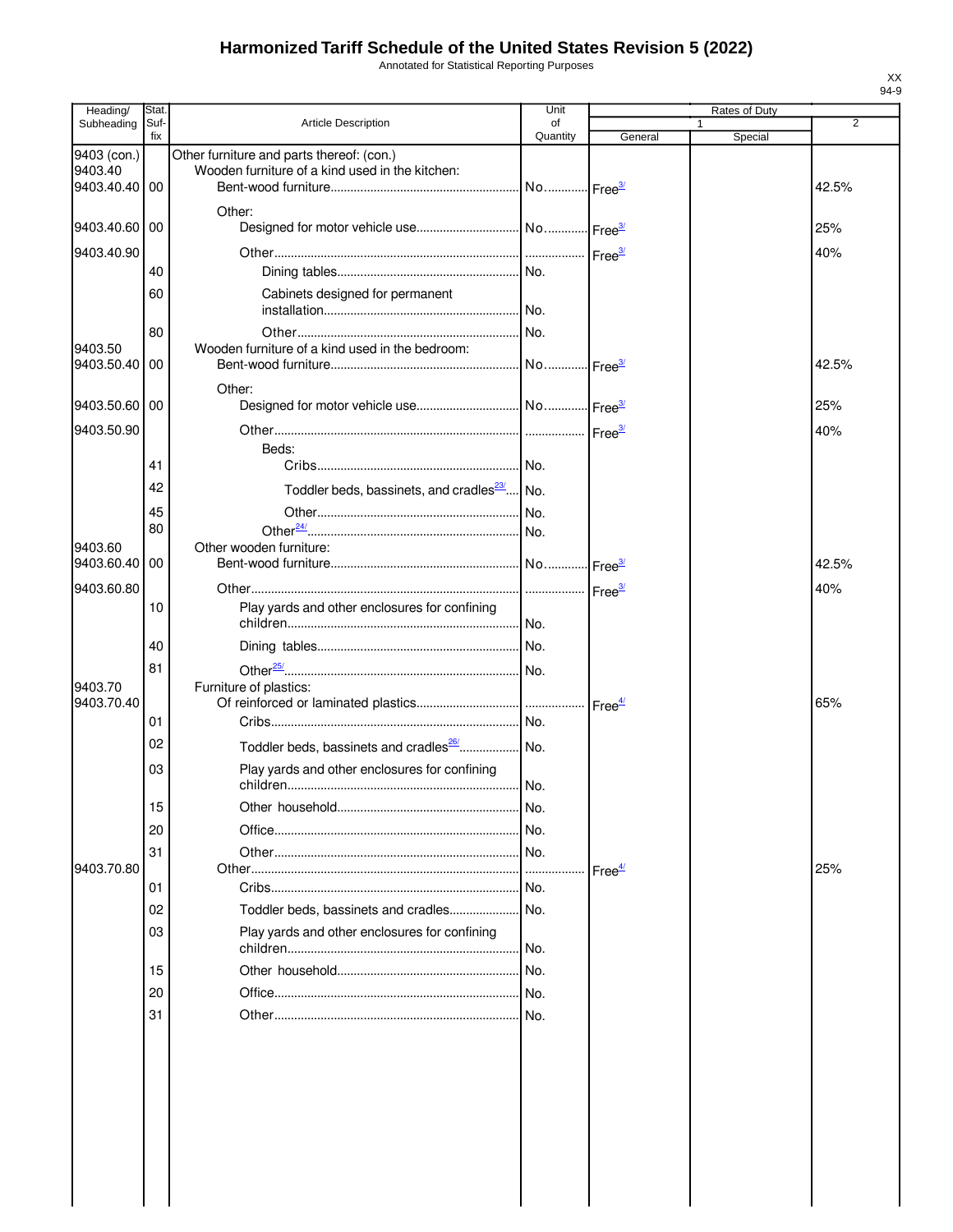Annotated for Statistical Reporting Purposes

| Stat. |                                              | Unit                                         |                                                                                                                                                                                                                                                                                                                                                                  | Rates of Duty                                                             |                |
|-------|----------------------------------------------|----------------------------------------------|------------------------------------------------------------------------------------------------------------------------------------------------------------------------------------------------------------------------------------------------------------------------------------------------------------------------------------------------------------------|---------------------------------------------------------------------------|----------------|
|       |                                              |                                              |                                                                                                                                                                                                                                                                                                                                                                  | 1                                                                         | $\overline{2}$ |
|       | Other furniture and parts thereof: (con.)    |                                              |                                                                                                                                                                                                                                                                                                                                                                  |                                                                           |                |
|       |                                              |                                              |                                                                                                                                                                                                                                                                                                                                                                  |                                                                           | 60%            |
| 01    |                                              |                                              |                                                                                                                                                                                                                                                                                                                                                                  |                                                                           |                |
| 02    |                                              |                                              |                                                                                                                                                                                                                                                                                                                                                                  |                                                                           |                |
| 15    |                                              |                                              |                                                                                                                                                                                                                                                                                                                                                                  |                                                                           |                |
|       |                                              |                                              |                                                                                                                                                                                                                                                                                                                                                                  |                                                                           |                |
|       |                                              |                                              |                                                                                                                                                                                                                                                                                                                                                                  |                                                                           | 60%            |
| 01    |                                              |                                              |                                                                                                                                                                                                                                                                                                                                                                  |                                                                           |                |
| 02    |                                              |                                              |                                                                                                                                                                                                                                                                                                                                                                  |                                                                           |                |
| 15    |                                              |                                              |                                                                                                                                                                                                                                                                                                                                                                  |                                                                           |                |
|       |                                              |                                              |                                                                                                                                                                                                                                                                                                                                                                  |                                                                           |                |
|       | Other:                                       |                                              |                                                                                                                                                                                                                                                                                                                                                                  |                                                                           |                |
|       |                                              |                                              |                                                                                                                                                                                                                                                                                                                                                                  |                                                                           | 60%            |
|       |                                              |                                              |                                                                                                                                                                                                                                                                                                                                                                  |                                                                           |                |
| 20    |                                              |                                              |                                                                                                                                                                                                                                                                                                                                                                  |                                                                           |                |
| 03    | Cribs, toddler beds, bassinets, and cradles; |                                              |                                                                                                                                                                                                                                                                                                                                                                  |                                                                           | 45%            |
| 15    |                                              |                                              |                                                                                                                                                                                                                                                                                                                                                                  |                                                                           |                |
|       |                                              |                                              |                                                                                                                                                                                                                                                                                                                                                                  |                                                                           |                |
|       |                                              |                                              |                                                                                                                                                                                                                                                                                                                                                                  |                                                                           |                |
|       | Suf-<br>fix<br>30<br>30<br>10<br>20          | Article Description<br>or similar materials: | of<br>Quantity<br>Furniture of other materials, including cane, osier, bamboo<br>Toddler beds, bassinets, and cradles; play yards<br>and other enclosures for confining children No.<br>$\mathsf{Ind}$ .<br>Toddler beds, bassinets, and cradles; play yards<br>and other enclosures for confining children No.<br>play yards and other enclosures for confining | General<br>Free <sup>3/</sup><br>Free <sup>3/</sup><br>Free <sup>3/</sup> | Special        |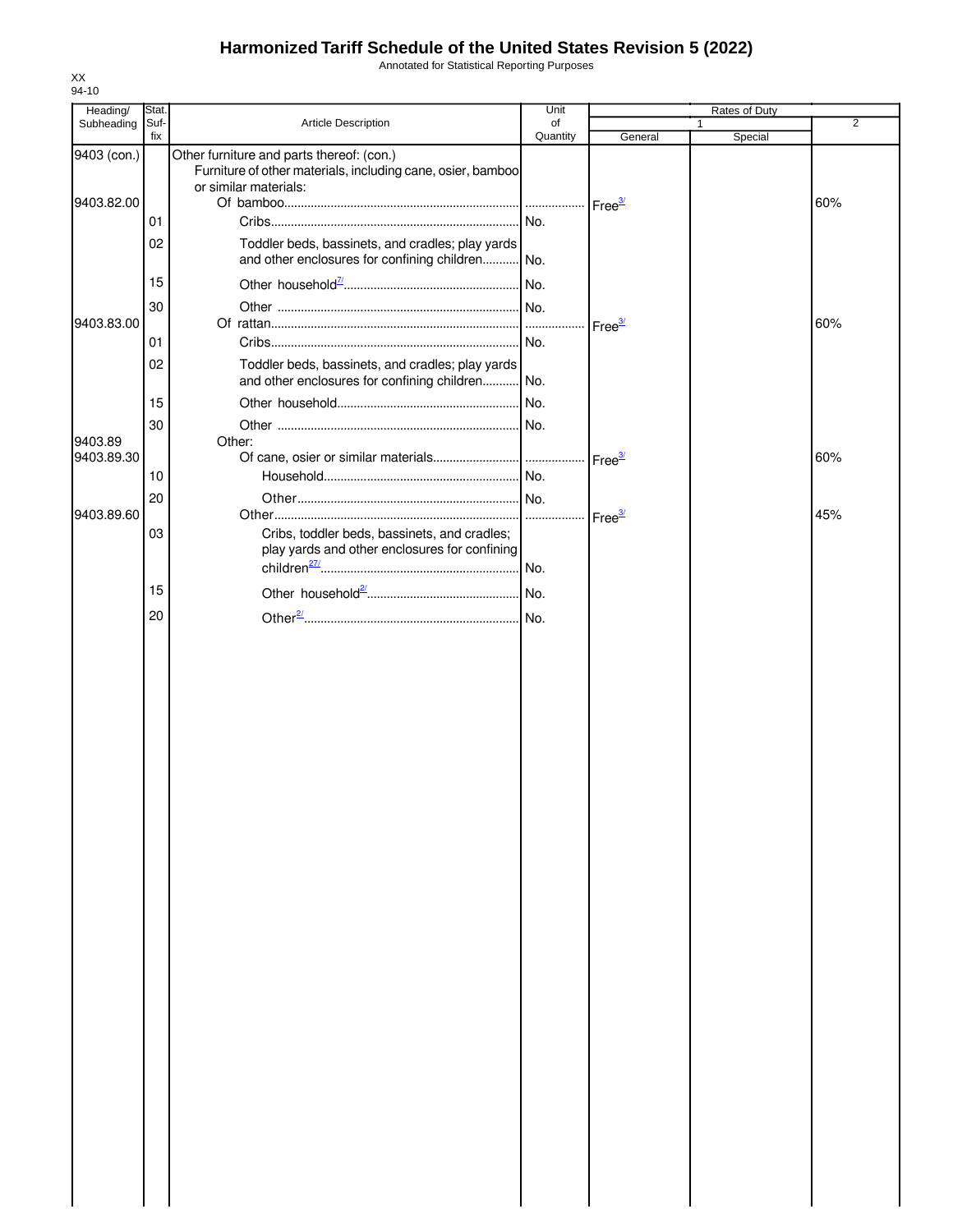Annotated for Statistical Reporting Purposes

| Heading/    | Stat.       |                                                                        | Unit           |                    | Rates of Duty |     |
|-------------|-------------|------------------------------------------------------------------------|----------------|--------------------|---------------|-----|
| Subheading  | Suf-<br>fix | <b>Article Description</b>                                             | of<br>Quantity | General            | 1<br>Special  | 2   |
| 9403 (con.) |             | Other furniture and parts thereof: (con.)                              |                |                    |               |     |
|             |             | Parts:                                                                 |                |                    |               |     |
| 9403.91.00  |             |                                                                        |                |                    |               | 40% |
|             | 05          | For toddler beds, cribs, bassinets and cradles No.                     |                |                    |               |     |
|             | 10          | For play yards and other enclosures for confining                      | No.            |                    |               |     |
|             |             |                                                                        |                |                    |               |     |
| 9403.99     | 80          | Other:                                                                 |                |                    |               |     |
| 9403.99.10  |             | Of furniture of a kind used for motor vehicles      Free <sup>3/</sup> |                |                    |               | 25% |
|             | 40          |                                                                        |                |                    |               |     |
|             | 50          |                                                                        |                |                    |               |     |
|             | 85          |                                                                        |                |                    |               |     |
|             |             | Other:                                                                 |                |                    |               |     |
| 9403.99.20  | 40          |                                                                        | kg             |                    |               | 60% |
|             |             |                                                                        |                |                    |               |     |
|             | 80          | Of rubber or plastics:                                                 |                |                    |               |     |
| 9403.99.30  |             | Of reinforced or laminated plastics    Free3                           |                |                    |               | 65% |
|             | 05          | For toddler beds, cribs, bassinets and                                 |                |                    |               |     |
|             |             |                                                                        | No.            |                    |               |     |
|             | 10          | For play yards and other enclosures                                    |                |                    |               |     |
|             |             |                                                                        |                |                    |               |     |
| 9403.99.40  | 80          |                                                                        |                |                    |               | 25% |
|             | 05          | For toddler beds, cribs, bassinets and                                 |                |                    |               |     |
|             |             |                                                                        | No.            |                    |               |     |
|             | 10          | For play yards and other enclosures                                    |                |                    |               |     |
|             |             |                                                                        |                |                    |               |     |
|             | 80          |                                                                        |                |                    |               |     |
| 9403.99.50  |             |                                                                        |                |                    |               | 80% |
|             | 05          | For toddler beds, cribs, bassinets and                                 |                |                    |               |     |
|             | 10          | For play yards and other enclosures for                                |                |                    |               |     |
|             |             |                                                                        |                |                    |               |     |
|             | 80          |                                                                        |                |                    |               |     |
| 9403.99.90  |             |                                                                        |                | Free <sup>37</sup> |               | 45% |
|             | 10          | For toddler beds, cribs, bassinets and                                 |                |                    |               |     |
|             |             |                                                                        | .INo.          |                    |               |     |
|             | 15          | For play yards and other enclosures for                                | No.            |                    |               |     |
|             |             |                                                                        |                |                    |               |     |
|             |             | Other:<br>Of metal:                                                    |                |                    |               |     |
|             | 20          | Welded wire rack, whether or not                                       |                |                    |               |     |
|             |             | galvanized, plated or coated kg                                        |                |                    |               |     |
|             | 41          |                                                                        |                |                    |               |     |
|             | 51          |                                                                        |                |                    |               |     |
|             | 61          |                                                                        |                |                    |               |     |
|             |             |                                                                        |                |                    |               |     |
|             |             |                                                                        |                |                    |               |     |
|             |             |                                                                        |                |                    |               |     |
|             |             |                                                                        |                |                    |               |     |
|             |             |                                                                        |                |                    |               |     |
|             |             |                                                                        |                |                    |               |     |
|             |             |                                                                        |                |                    |               |     |
|             |             |                                                                        |                |                    |               |     |
|             |             |                                                                        |                |                    |               |     |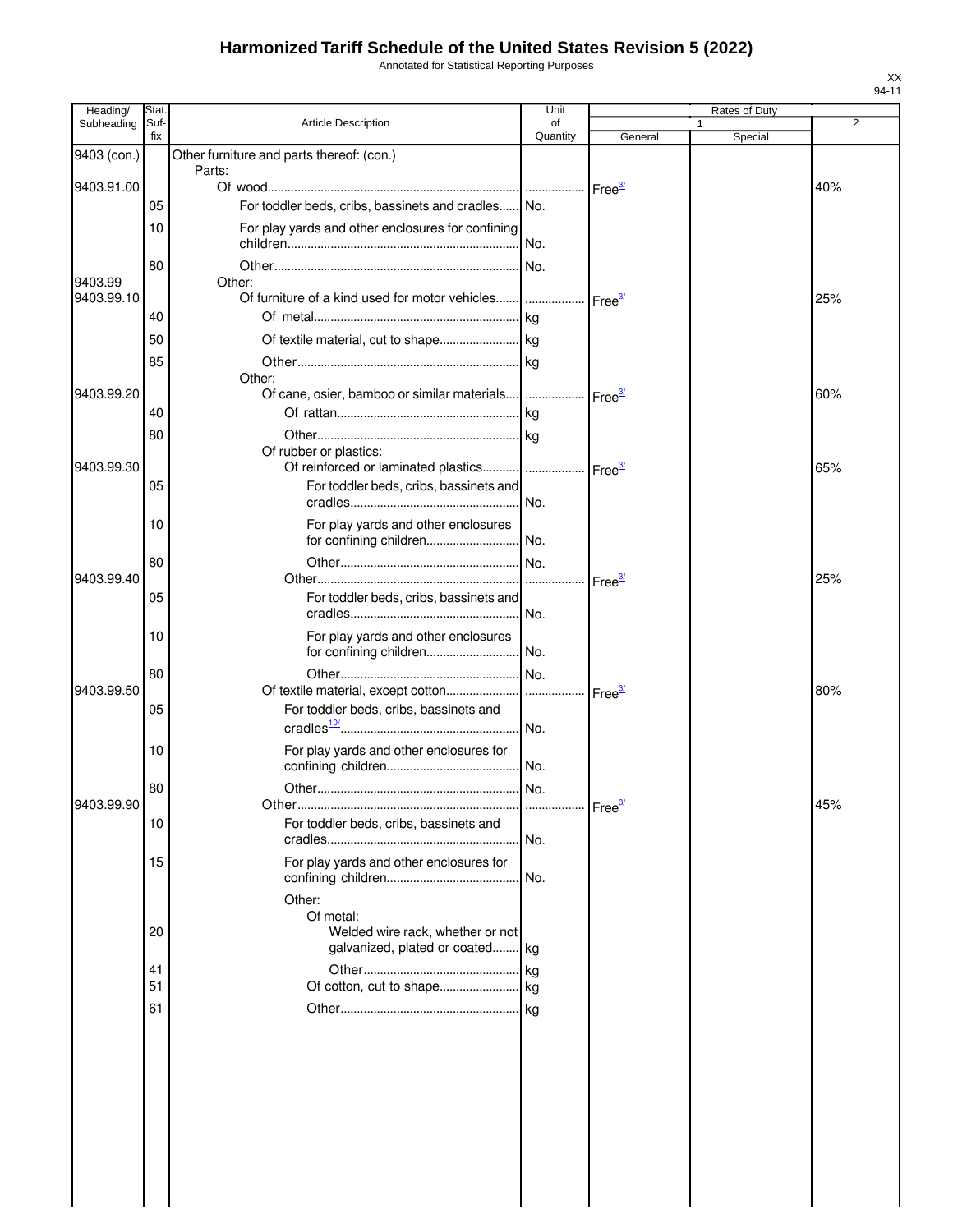Annotated for Statistical Reporting Purposes

| Heading/                 | Stat.       |                                                                                                                                                                                                                                                                                         | Unit                   |                      | Rates of Duty                                                                  |                |
|--------------------------|-------------|-----------------------------------------------------------------------------------------------------------------------------------------------------------------------------------------------------------------------------------------------------------------------------------------|------------------------|----------------------|--------------------------------------------------------------------------------|----------------|
| Subheading               | Suf-<br>fix | <b>Article Description</b>                                                                                                                                                                                                                                                              | of<br>Quantity         | General              | 1<br>Special                                                                   | $\overline{2}$ |
| 9404                     |             | Mattress supports; articles of bedding and similar furnishing<br>(for example, mattresses, quilts, eiderdowns, cushions, pouffes<br>and pillows) fitted with springs or stuffed or internally fitted with<br>any material or of cellular rubber or plastics, whether or not<br>covered: |                        |                      |                                                                                |                |
| 9404.10.00 00            |             |                                                                                                                                                                                                                                                                                         |                        |                      |                                                                                | 45%            |
| 9404.21.00               |             | Mattresses:<br>Of cellular rubber or plastics, whether or not                                                                                                                                                                                                                           |                        | $3\%$ <sup>3/</sup>  | Free (A*, AU, BH,<br>CL, CO, D, E, IL,                                         | 40%            |
|                          |             |                                                                                                                                                                                                                                                                                         |                        |                      | JO, KR, MA, OM,<br>P, PA, PE, S, SG)                                           |                |
|                          | 10          |                                                                                                                                                                                                                                                                                         |                        |                      |                                                                                |                |
|                          | 13<br>95    | Of a width exceeding 91 cm, of a length exceeding<br>184 cm, and a depth exceeding 8 cm No.                                                                                                                                                                                             |                        |                      |                                                                                |                |
| 9404.29<br>9404.29.10    |             | Of other materials:                                                                                                                                                                                                                                                                     |                        |                      |                                                                                |                |
|                          |             |                                                                                                                                                                                                                                                                                         |                        | $3\%$ <sup>3/</sup>  | Free (A+, AU, BH,<br>CL, CO, D, E, IL,<br>JO, KR, MA, OM,                      | 40%            |
|                          | 05          |                                                                                                                                                                                                                                                                                         | No.                    |                      | P, PA, PE, S, SG)                                                              |                |
|                          | 13          | Of a width exceeding 91 cm, of a length<br>exceeding 184 cm, and a depth exceeding 8                                                                                                                                                                                                    |                        |                      |                                                                                |                |
|                          | 95          |                                                                                                                                                                                                                                                                                         | I No.                  |                      |                                                                                |                |
| 9404.29.90               |             |                                                                                                                                                                                                                                                                                         | .                      | $6\%$ <sup>3/</sup>  | Free (A*, AU, BH,<br>CL, CO, D, E, IL,<br>JO, KR, MA, OM,                      | 40%            |
|                          | 05          | Uncovered innerspring units:                                                                                                                                                                                                                                                            |                        |                      | P, PA, PE, S, SG)                                                              |                |
|                          | 13          | Of a width exceeding 91 cm, of a length<br>exceeding 184 cm, and of a depth                                                                                                                                                                                                             |                        |                      |                                                                                |                |
|                          | 50          |                                                                                                                                                                                                                                                                                         |                        |                      |                                                                                |                |
|                          | 85          | Other:<br>For use in a crib or toddler bed                                                                                                                                                                                                                                              | No.                    |                      |                                                                                |                |
|                          | 87          | Of a width exceeding 91 cm, of a length<br>exceeding 184 cm, and a depth exceeding                                                                                                                                                                                                      |                        |                      |                                                                                |                |
|                          | 95          |                                                                                                                                                                                                                                                                                         | No.<br>No.             |                      |                                                                                |                |
| 9404.30<br>9404.30.40 00 |             | Sleeping bags:<br>Containing 20 percent or more by weight of feathers                                                                                                                                                                                                                   |                        |                      |                                                                                |                |
|                          |             |                                                                                                                                                                                                                                                                                         | No 4.7% <sup>28/</sup> |                      | Free (A*, AU, BH,<br>CL, CO, D, E, IL,<br>JO, KR, MA, OM,<br>P, PA, PE, S, SG) | 60%            |
| 9404.30.80               | 00          |                                                                                                                                                                                                                                                                                         | No                     | $9\%$ <sup>28/</sup> | Free (AU, BH, CL,<br>CO, E, IL, JO, KR,<br>MA, OM, P, PA,<br>PE, S, SG)        | 78.5%          |
|                          |             |                                                                                                                                                                                                                                                                                         |                        |                      |                                                                                |                |
|                          |             |                                                                                                                                                                                                                                                                                         |                        |                      |                                                                                |                |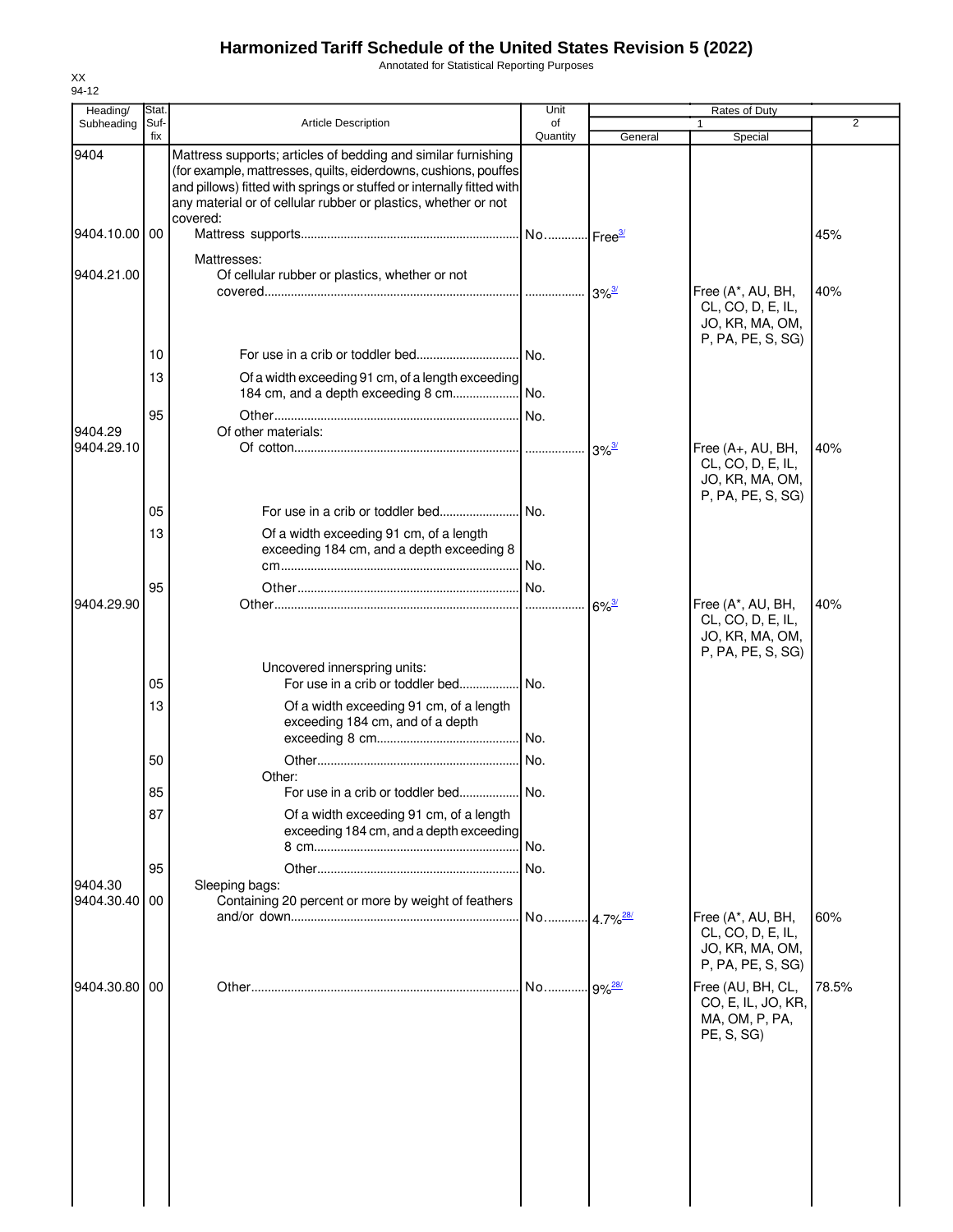Annotated for Statistical Reporting Purposes

| Heading/                                | Stat.       |                                                                                                                                                                                                                                                                                                                                                                                                                                                                      | Unit                         |                         | Rates of Duty                                                                         |                |
|-----------------------------------------|-------------|----------------------------------------------------------------------------------------------------------------------------------------------------------------------------------------------------------------------------------------------------------------------------------------------------------------------------------------------------------------------------------------------------------------------------------------------------------------------|------------------------------|-------------------------|---------------------------------------------------------------------------------------|----------------|
| Subheading                              | Suf-<br>fix | <b>Article Description</b>                                                                                                                                                                                                                                                                                                                                                                                                                                           | of<br>Quantity               | General                 | 1<br>Special                                                                          | $\overline{2}$ |
| 9404 (con.)<br>9404.40<br>9404.40.10 00 |             | Mattress supports; articles of bedding and similar furnishing<br>(for example, mattresses, quilts, eiderdowns, cushions, pouffes<br>and pillows) fitted with springs or stuffed or internally fitted with<br>any material or of cellular rubber or plastics, whether or not<br>covered: (con.)<br>Quilts, bedspreads, eiderdowns and duvets (comforters):<br>Of cotton, not containing any embroidery, lace, braid,<br>edging, trimming, piping exceeding 6.35 mm or | No 4.4% <sup>28/</sup><br>kg |                         | Free (AU, BH, CL,<br>CO, E <sup>*</sup> , IL, JO, KR,<br>MA, OM, P, PA,<br>PE, S, SG) | 25%            |
| 9404.40.90                              |             |                                                                                                                                                                                                                                                                                                                                                                                                                                                                      |                              | 12.8% <sup>28/</sup>    | Free (AU, BH, CL,<br>CO, E <sup>*</sup> , IL, JO, KR,<br>MA, OM, P, PA,<br>PE, S, SG) | 90%            |
|                                         | 05          |                                                                                                                                                                                                                                                                                                                                                                                                                                                                      | kg                           |                         |                                                                                       |                |
|                                         | 22          | With outer shell of man-made fibers                                                                                                                                                                                                                                                                                                                                                                                                                                  | No.<br>kg                    |                         |                                                                                       |                |
|                                         | 23          | With outer shell of other textile materials:<br>Containing 85 percent or more by weight of                                                                                                                                                                                                                                                                                                                                                                           | No.<br>kg                    |                         |                                                                                       |                |
|                                         | 36          |                                                                                                                                                                                                                                                                                                                                                                                                                                                                      | No.<br>kg                    |                         |                                                                                       |                |
| 9404.90                                 |             | Other:<br>Pillows, cushions and similar furnishings:                                                                                                                                                                                                                                                                                                                                                                                                                 |                              |                         |                                                                                       |                |
| 9404.90.10 00                           |             |                                                                                                                                                                                                                                                                                                                                                                                                                                                                      | No 5.3% <sup>30/</sup><br>kg |                         | Free (AU, BH, CL,<br>CO, IL, JO, KR,<br>MA, OM, P, PA,<br>PE, S, SG)                  | 40%            |
| 9404.90.20 00                           |             |                                                                                                                                                                                                                                                                                                                                                                                                                                                                      |                              |                         | Free (A, AU, BH, CL,<br>CO, D, E, IL, JO,<br>KR, MA, OM, P,<br>PA, PE, S, SG)         | 40%            |
| 9404.90.81 00                           |             | Other:<br>Of cotton, not containing any embroidery, lace,<br>braid, edging, trimming, piping exceeding 6.35 mm                                                                                                                                                                                                                                                                                                                                                       | No 4.4% <sup>28/</sup><br>kg |                         | Free (AU, BH, CL,<br>CO, E <sup>*</sup> , IL, JO, KR,<br>MA, OM, P, PA,<br>PE, S, SG) | 25%            |
| 9404.90.96 00                           |             |                                                                                                                                                                                                                                                                                                                                                                                                                                                                      | No<br>kg                     | $.7.3\%$ <sup>28/</sup> | Free (AU, BH, CL,<br>CO, E <sup>*</sup> , IL, JO, KR,<br>MA, OM, P, PA,<br>PE, S, SG) | 90%            |
|                                         |             |                                                                                                                                                                                                                                                                                                                                                                                                                                                                      |                              |                         |                                                                                       |                |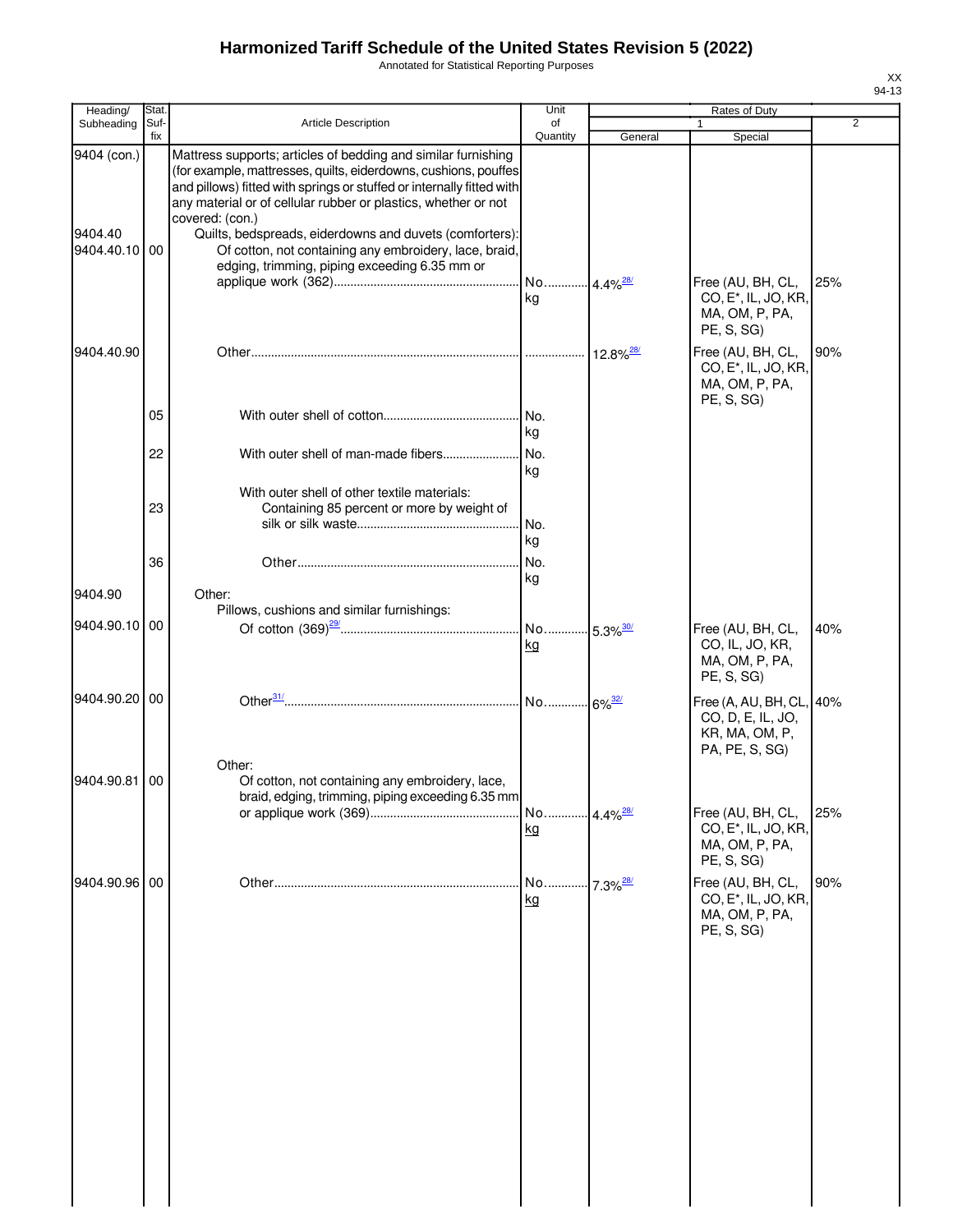Annotated for Statistical Reporting Purposes

| Heading/   | Stat.       |                                                                                                                                                                                                                                                                                                                                                                                                                                                                | Unit           |                       | Rates of Duty                                                                         |                |
|------------|-------------|----------------------------------------------------------------------------------------------------------------------------------------------------------------------------------------------------------------------------------------------------------------------------------------------------------------------------------------------------------------------------------------------------------------------------------------------------------------|----------------|-----------------------|---------------------------------------------------------------------------------------|----------------|
| Subheading | Suf-<br>fix | <b>Article Description</b>                                                                                                                                                                                                                                                                                                                                                                                                                                     | of<br>Quantity | General               | Special                                                                               | $\overline{2}$ |
| 9405       |             | Luminaires and lighting fittings including searchlights and<br>spotlights and parts thereof, not elsewhere specified or<br>included; illuminated signs, illuminated nameplates and the<br>like, having a permanently fixed light source, and parts thereof<br>not elsewhere specified or included:<br>Chandeliers and other electric ceiling or wall lighting<br>fittings, excluding those of a kind used for lighting public<br>open spaces or thoroughfares: |                |                       |                                                                                       |                |
| 9405.11    |             | Designed for use solely with light-emitting diode (LED)<br>light sources:<br>Of base metal:                                                                                                                                                                                                                                                                                                                                                                    |                |                       |                                                                                       |                |
| 9405.11.40 |             |                                                                                                                                                                                                                                                                                                                                                                                                                                                                |                | $3.9\%$ <sup>3/</sup> | Free (A*, AU, BH, C, 45%<br>CL, CO, D, E, IL,<br>JO, KR, MA, OM,<br>P, PA, PE, S, SG) |                |
|            | 10          |                                                                                                                                                                                                                                                                                                                                                                                                                                                                |                |                       |                                                                                       |                |
| 9405.11.60 | 20          |                                                                                                                                                                                                                                                                                                                                                                                                                                                                |                | $7.6\%$ <sup>3/</sup> | Free (A*, AU, BH, C, 45%<br>CL, CO, D, E, IL,<br>JO, KR, MA, OM,                      |                |
|            | 10<br>20    |                                                                                                                                                                                                                                                                                                                                                                                                                                                                |                |                       | P, PA, PE, S, SG)                                                                     |                |
| 9405.11.80 |             |                                                                                                                                                                                                                                                                                                                                                                                                                                                                |                | $3.9\%$ <sup>3/</sup> | Free (A*, AU, BH, C, 35%<br>CL, CO, D, E, IL,<br>JO, KR, MA, OM,<br>P, PA, PE, S, SG) |                |
|            | 10          |                                                                                                                                                                                                                                                                                                                                                                                                                                                                |                |                       |                                                                                       |                |
| 9405.19    | 20          | Other:<br>Of base metal                                                                                                                                                                                                                                                                                                                                                                                                                                        |                |                       |                                                                                       |                |
| 9405.19.40 |             |                                                                                                                                                                                                                                                                                                                                                                                                                                                                |                | $3.9\%$ <sup>3/</sup> | Free (A*, AU, BH, C, 45%<br>CL, CO, D, E, IL,<br>JO, KR, MA, OM,<br>P, PA, PE, S, SG) |                |
|            | 10          |                                                                                                                                                                                                                                                                                                                                                                                                                                                                |                |                       |                                                                                       |                |
| 9405.19.60 | 20          |                                                                                                                                                                                                                                                                                                                                                                                                                                                                |                | $7.6\%$ <sup>3/</sup> | Free (A*, AU, BH, C, 45%<br>CL, CO, D, E, IL,<br>JO, KR, MA, OM,                      |                |
|            | 10          |                                                                                                                                                                                                                                                                                                                                                                                                                                                                | I No.          |                       | P, PA, PE, S, SG)                                                                     |                |
| 9405.19.80 | 20          |                                                                                                                                                                                                                                                                                                                                                                                                                                                                | No.            | $3.9\%$ <sup>3/</sup> | Free (A*, AU, BH, C, 35%<br>CL, CO, D, E, IL,                                         |                |
|            | 10<br>20    |                                                                                                                                                                                                                                                                                                                                                                                                                                                                | No.<br>I No.   |                       | JO, KR, MA, OM,<br>P, PA, PE, S, SG)                                                  |                |
|            |             |                                                                                                                                                                                                                                                                                                                                                                                                                                                                |                |                       |                                                                                       |                |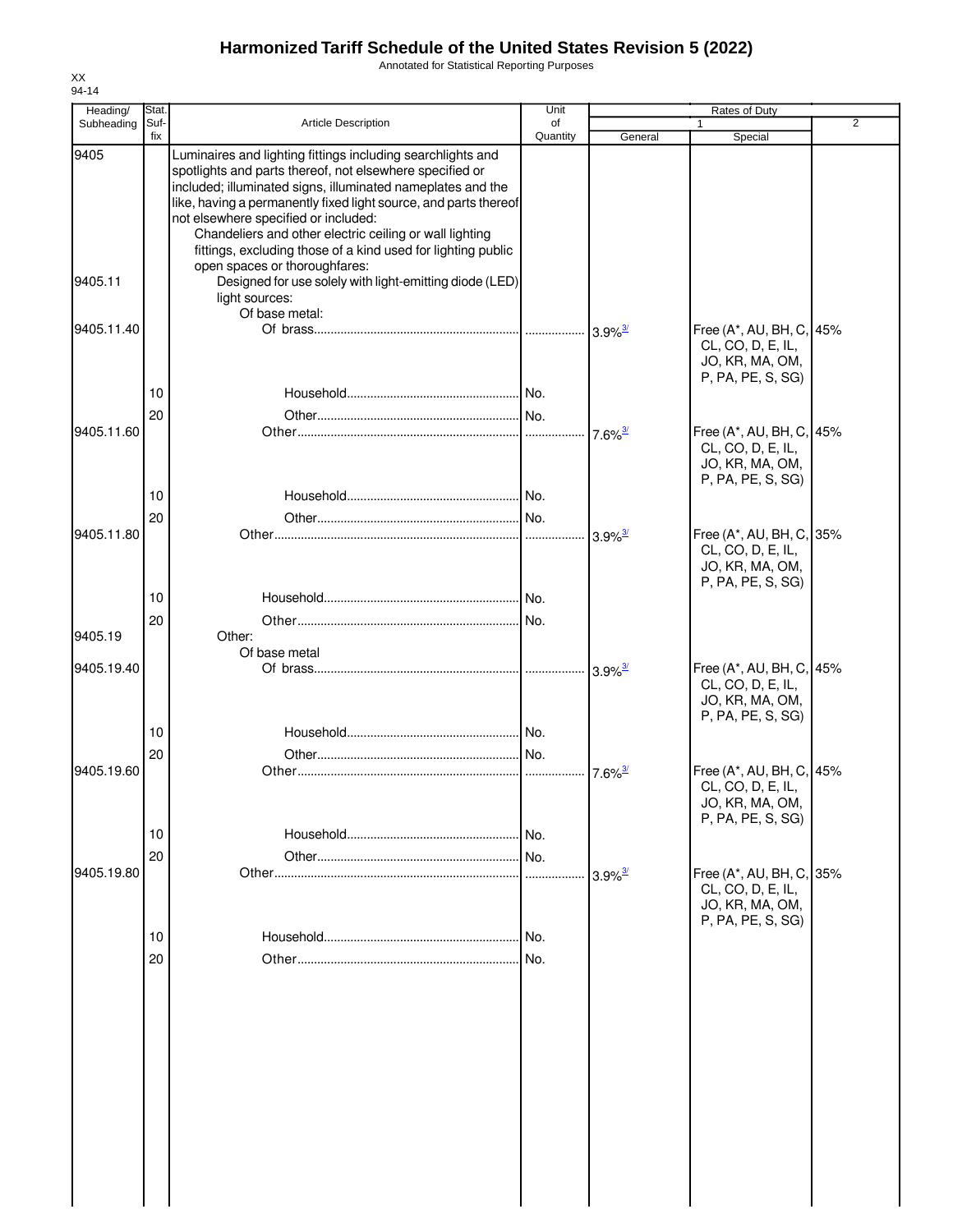Annotated for Statistical Reporting Purposes

| Heading/               | Stat.       |                                                                                                                                                                                                                                                                                                                                                                                                                                     | Unit           |                       | Rates of Duty                                                                  |                |
|------------------------|-------------|-------------------------------------------------------------------------------------------------------------------------------------------------------------------------------------------------------------------------------------------------------------------------------------------------------------------------------------------------------------------------------------------------------------------------------------|----------------|-----------------------|--------------------------------------------------------------------------------|----------------|
| Subheading             | Suf-<br>fix | Article Description                                                                                                                                                                                                                                                                                                                                                                                                                 | of<br>Quantity | General               | Special                                                                        | $\overline{2}$ |
| 9405 (con.)<br>9405.21 |             | Luminaires and lighting fittings including searchlights and<br>spotlights and parts thereof, not elsewhere specified or<br>included; illuminated signs, illuminated nameplates and the<br>like, having a permanently fixed light source, and parts thereof<br>not elsewhere specified or included: (con.)<br>Electric table, desk, bedside or floor-standing luminaires:<br>Designed for use solely with light-emitting diode (LED) |                |                       |                                                                                |                |
|                        |             | light sources:<br>Of base metal:                                                                                                                                                                                                                                                                                                                                                                                                    |                |                       |                                                                                |                |
| 9405.21.40             |             |                                                                                                                                                                                                                                                                                                                                                                                                                                     |                | $3.7\%$ <sup>3/</sup> | Free (A*, AU, BH,<br>CL, CO, D, E, IL,<br>JO, KR, MA, OM,                      | 40%            |
|                        | 10          |                                                                                                                                                                                                                                                                                                                                                                                                                                     |                |                       | P, PA, PE, S, SG)                                                              |                |
|                        | 20          |                                                                                                                                                                                                                                                                                                                                                                                                                                     |                |                       |                                                                                |                |
| 9405.21.60             |             |                                                                                                                                                                                                                                                                                                                                                                                                                                     |                | $6\%$ <sup>3/</sup>   | Free (A*, AU, BH,<br>CL, CO, D, E, IL,<br>JO, KR, MA, OM,<br>P, PA, PE, S, SG) | 45%            |
|                        | 10          |                                                                                                                                                                                                                                                                                                                                                                                                                                     |                |                       |                                                                                |                |
| 9405.21.80             | 20          |                                                                                                                                                                                                                                                                                                                                                                                                                                     |                | $3.9\%$ <sup>3/</sup> | Free (A*, AU, BH,<br>CL, CO, D, E, IL,<br>JO, KR, MA, OM,<br>P, PA, PE, S, SG) | 35%            |
|                        | 10          |                                                                                                                                                                                                                                                                                                                                                                                                                                     |                |                       |                                                                                |                |
| 9405.29                | 20          | Other:<br>Of base metal:                                                                                                                                                                                                                                                                                                                                                                                                            |                |                       |                                                                                |                |
| 9405.29.40             |             |                                                                                                                                                                                                                                                                                                                                                                                                                                     |                | $3.7\%$ <sup>3/</sup> | Free (A*, AU, BH,<br>CL, CO, D, E, IL,<br>JO, KR, MA, OM,<br>P, PA, PE, S, SG) | 40%            |
|                        | 10<br>20    |                                                                                                                                                                                                                                                                                                                                                                                                                                     |                |                       |                                                                                |                |
| 9405.29.60             |             |                                                                                                                                                                                                                                                                                                                                                                                                                                     |                | $6\%$ <sup>3/</sup>   | Free (A*, AU, BH,<br>CL, CO, D, E, IL,<br>JO, KR, MA, OM,<br>P, PA, PE, S, SG) | 45%            |
|                        | 10<br>20    |                                                                                                                                                                                                                                                                                                                                                                                                                                     | No.<br>I No.   |                       |                                                                                |                |
| 9405.29.80             |             |                                                                                                                                                                                                                                                                                                                                                                                                                                     |                | $3.9\%$ <sup>3/</sup> | Free (A*, AU, BH,<br>CL, CO, D, E, IL,<br>JO, KR, MA, OM,<br>P, PA, PE, S, SG) | 35%            |
|                        | 10          |                                                                                                                                                                                                                                                                                                                                                                                                                                     | No.            |                       |                                                                                |                |
|                        | 20          |                                                                                                                                                                                                                                                                                                                                                                                                                                     |                |                       |                                                                                |                |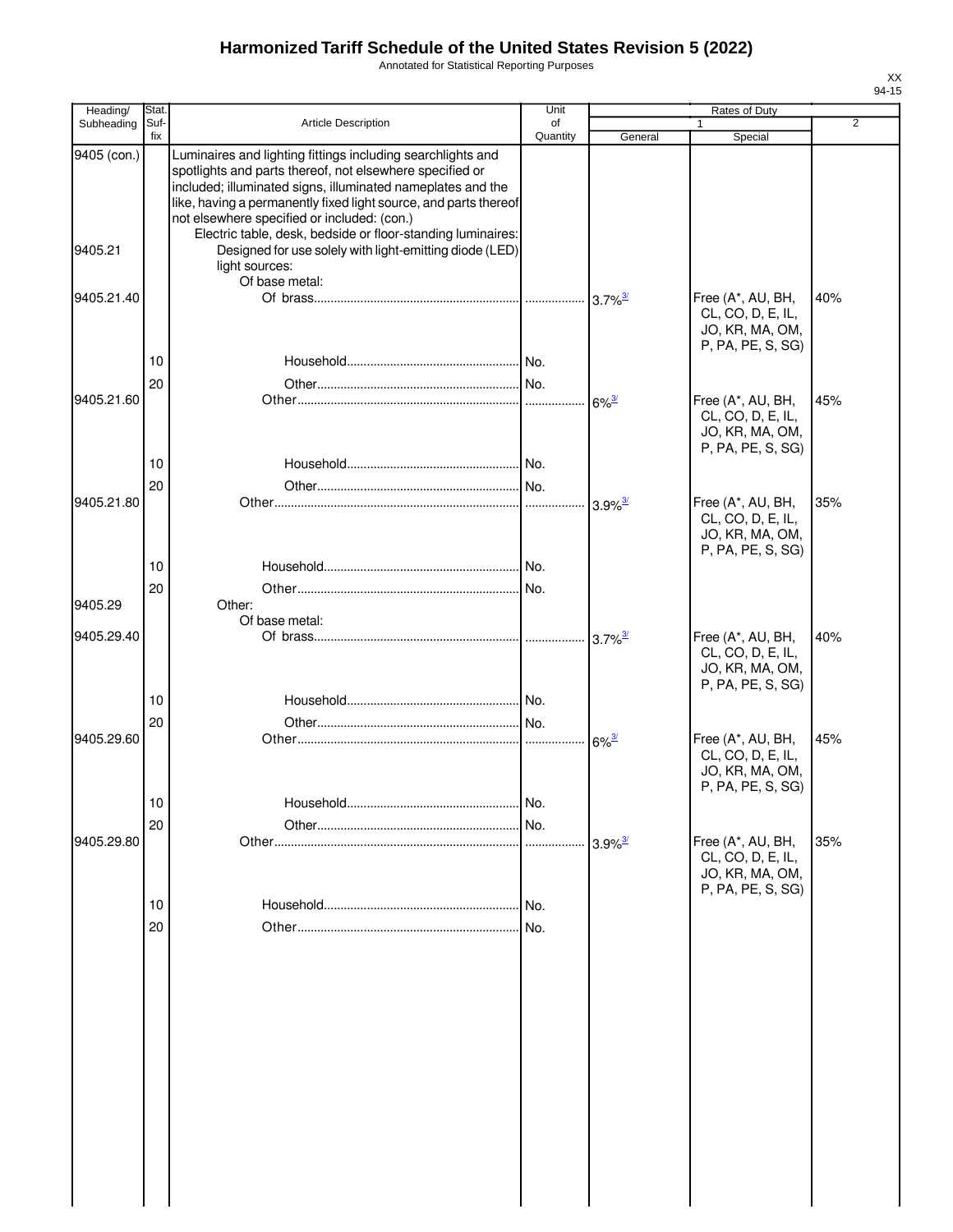Annotated for Statistical Reporting Purposes

| Heading/                  | Stat.       |                                                                                                                                                                                                                                                                                                                                                                                                                              | Unit           |                       | Rates of Duty                                                                  |                |
|---------------------------|-------------|------------------------------------------------------------------------------------------------------------------------------------------------------------------------------------------------------------------------------------------------------------------------------------------------------------------------------------------------------------------------------------------------------------------------------|----------------|-----------------------|--------------------------------------------------------------------------------|----------------|
| Subheading                | Suf-<br>fix | <b>Article Description</b>                                                                                                                                                                                                                                                                                                                                                                                                   | of<br>Quantity | General               | 1<br>Special                                                                   | $\overline{2}$ |
| 9405 (con.)<br>9405.31.00 |             | Luminaires and lighting fittings including searchlights and<br>spotlights and parts thereof, not elsewhere specified or<br>included; illuminated signs, illuminated nameplates and the<br>like, having a permanently fixed light source, and parts thereof<br>not elsewhere specified or included: (con.)<br>Lighting strings of a kind used for Christmas trees:<br>Designed for use solely with light-emitting diode (LED) |                |                       |                                                                                |                |
|                           | 10          |                                                                                                                                                                                                                                                                                                                                                                                                                              |                | $8\%$ <sup>3/</sup>   | Free (A*, AU, BH,<br>CL, CO, D, E, IL,<br>JO, KR, MA, OM,<br>P, PA, PE, S, SG) | 50%            |
| 9405.39.00                | 40          |                                                                                                                                                                                                                                                                                                                                                                                                                              |                | $8\%$ <sup>3/</sup>   | Free (A*, AU, BH,<br>CL, CO, D, E, IL,<br>JO, KR, MA, OM,<br>P, PA, PE, S, SG) | 50%            |
| 9405.41                   | 10<br>40    | Other electric luminaires and lighting fittings:<br>Photovoltaic, designed for use solely with light-emitting<br>diode (LED) light sources:                                                                                                                                                                                                                                                                                  |                |                       |                                                                                |                |
| 9405.41.40                | 00          | Of base metal:                                                                                                                                                                                                                                                                                                                                                                                                               |                |                       | Free (A*, AU, BH,<br>CL, CO, D, E, IL,<br>JO, KR, MA, OM,<br>P, PA, PE, S, SG) | 45%            |
| 9405.41.60 00             |             |                                                                                                                                                                                                                                                                                                                                                                                                                              |                |                       | Free (A*, AU, BH,<br>CL, CO, D, E, IL,<br>JO, KR, MA, OM,<br>P, PA, PE, S, SG) | 45%            |
| 9405.41.82                | 00          | Other:<br>Light-emitting diode (LED) backlights modules,<br>the foregoing which are lighting sources that<br>consist of one or more LEDs and one or more<br>connectors and are mounted on a printed<br>circuit or other similar substrate, and other<br>passive components, whether or not combined<br>with optical components or protective diodes,<br>and used as backlights illumination for liquid                       |                |                       |                                                                                |                |
|                           |             |                                                                                                                                                                                                                                                                                                                                                                                                                              |                | Free <sup>3/</sup>    |                                                                                | 35%            |
| 9405.41.84                |             |                                                                                                                                                                                                                                                                                                                                                                                                                              |                | $3.9\%$ <sup>3/</sup> | Free (A*, AU, BH,<br>CL, CO, E, IL, JO,<br>KR, MA, OM, P,<br>PA, PE, S, SG)    | 35%            |
|                           | 10<br>40    |                                                                                                                                                                                                                                                                                                                                                                                                                              |                |                       |                                                                                |                |
|                           |             |                                                                                                                                                                                                                                                                                                                                                                                                                              |                |                       |                                                                                |                |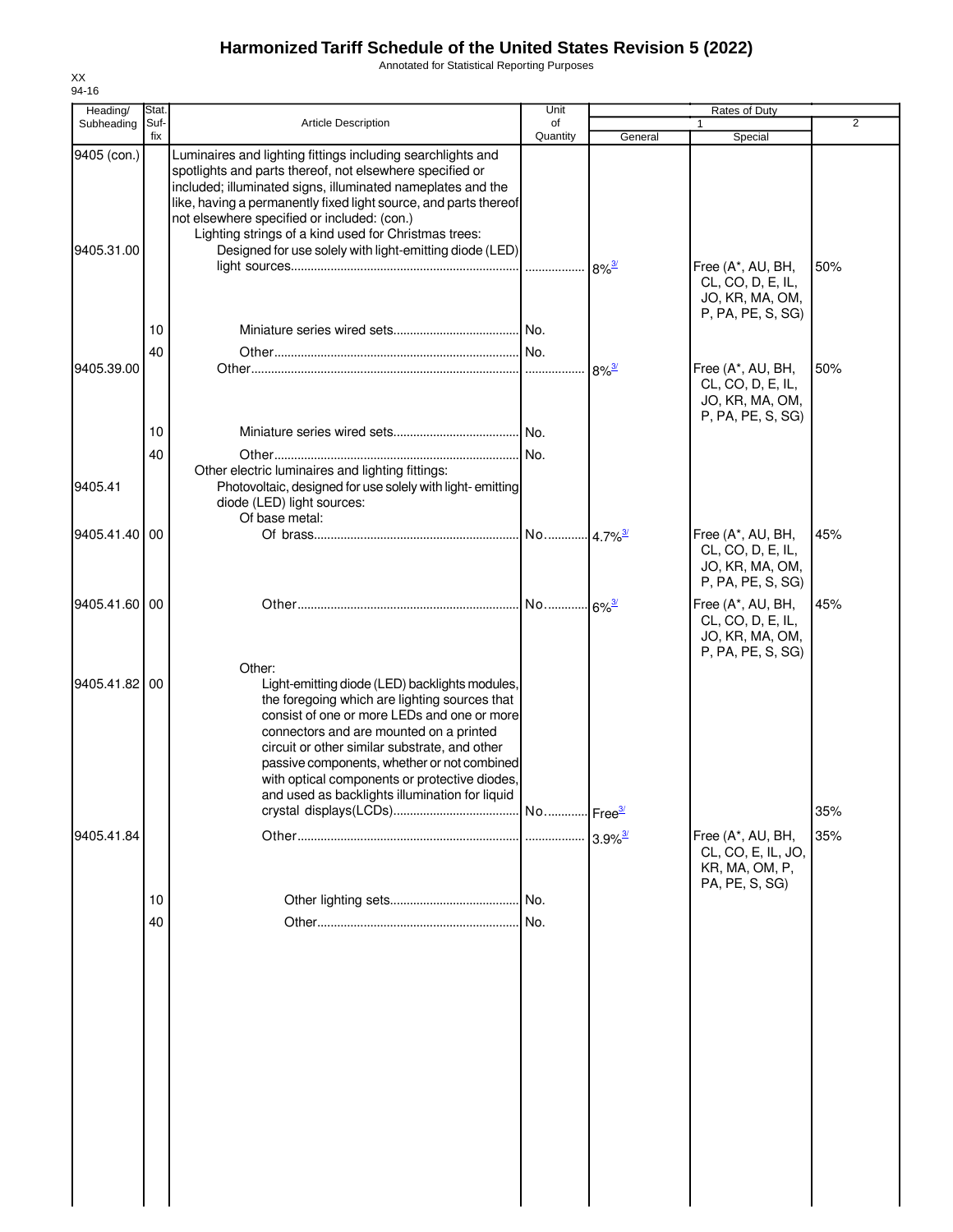Annotated for Statistical Reporting Purposes

| Heading/<br>Subheading   | Stat.<br>Suf- | <b>Article Description</b>                                                                                                                                                                                                                                                                                                                                                                             | Unit<br>of            |                       | Rates of Duty<br>$\mathbf{1}$                                                     | 2   |
|--------------------------|---------------|--------------------------------------------------------------------------------------------------------------------------------------------------------------------------------------------------------------------------------------------------------------------------------------------------------------------------------------------------------------------------------------------------------|-----------------------|-----------------------|-----------------------------------------------------------------------------------|-----|
|                          | fix           |                                                                                                                                                                                                                                                                                                                                                                                                        | Quantity              | General               | Special                                                                           |     |
| 9405 (con.)              |               | Luminaires and lighting fittings including searchlights and<br>spotlights and parts thereof, not elsewhere specified or<br>included; illuminated signs, illuminated nameplates and the<br>like, having a permanently fixed light source, and parts thereof<br>not elsewhere specified or included: (con.)<br>Other electric luminaires and lighting fittings: (con.)                                   |                       |                       |                                                                                   |     |
| 9405.42                  |               | Other, designed for use solely with light-emitting diode<br>(LED) light sources:<br>Of base metal:                                                                                                                                                                                                                                                                                                     |                       |                       |                                                                                   |     |
| 9405.42.40 00            |               |                                                                                                                                                                                                                                                                                                                                                                                                        |                       |                       | Free (A*, AU, BH,<br>CL, CO, D, E, IL,<br>JO, KR, MA, OM,<br>P, PA, PE, S, SG)    | 45% |
| 9405.42.60 00            |               |                                                                                                                                                                                                                                                                                                                                                                                                        |                       |                       | Free (A*, AU, BH,<br>CL, CO, D, E, IL,<br>JO, KR, MA, OM,<br>P, PA, PE, S, SG)    | 45% |
| 9405.42.82 00            |               | Other:<br>Light-emitting diode (LED) backlights modules,<br>the foregoing which are lighting sources that<br>consist of one or more LEDs and one or more<br>connectors and are mounted on a printed<br>circuit or other similar substrate, and other<br>passive components, whether or not combined<br>with optical components or protective diodes,<br>and used as backlights illumination for liquid |                       |                       |                                                                                   |     |
|                          |               |                                                                                                                                                                                                                                                                                                                                                                                                        |                       |                       |                                                                                   | 35% |
| 9405.42.84               | 10            |                                                                                                                                                                                                                                                                                                                                                                                                        |                       |                       | Free (A*, AU, BH,<br>CL, CO, E, IL, JO,<br>KR, MA, OM, P,<br>PA, PE, S, SG)       | 35% |
|                          | 40            |                                                                                                                                                                                                                                                                                                                                                                                                        |                       |                       |                                                                                   |     |
| 9405.49.00               | 00            |                                                                                                                                                                                                                                                                                                                                                                                                        |                       |                       | Free (A*, AU, BH,<br>CL, CO, E, IL, JO,<br>KR, MA, OM, P,<br>PA, PE, S, SG)       | 35% |
| 9405.50<br>9405.50.20 00 |               | Non-electrical luminaires and lighting fittings:<br>Incandescent luminaires designed to be operated by<br>propane or other gas, or by compressed air and                                                                                                                                                                                                                                               |                       |                       |                                                                                   |     |
|                          |               |                                                                                                                                                                                                                                                                                                                                                                                                        | No 2.9% <sup>3/</sup> |                       | Free (A*, AU, BH,<br>CL, CO, D, E, IL,<br>JO, KR, MA, OM,<br>P, PA, PE, S, SG)    | 45% |
| 9405.50.30 00            |               | Other:                                                                                                                                                                                                                                                                                                                                                                                                 | No                    | $5.7\%$ <sup>3/</sup> | Free (A*, AU, BH,<br>CL, CO, D, E, IL,<br>JO, KR, MA, OM,<br>P, PA, PE, S, SG)    | 45% |
| 9405.50.40               | 00            |                                                                                                                                                                                                                                                                                                                                                                                                        | No                    | $6\%$ <sup>3/</sup>   | Free (A, AU, BH, CL, 45%<br>CO, D, E, IL, JO,<br>KR, MA, OM, P,<br>PA, PE, S, SG) |     |
|                          |               |                                                                                                                                                                                                                                                                                                                                                                                                        |                       |                       |                                                                                   |     |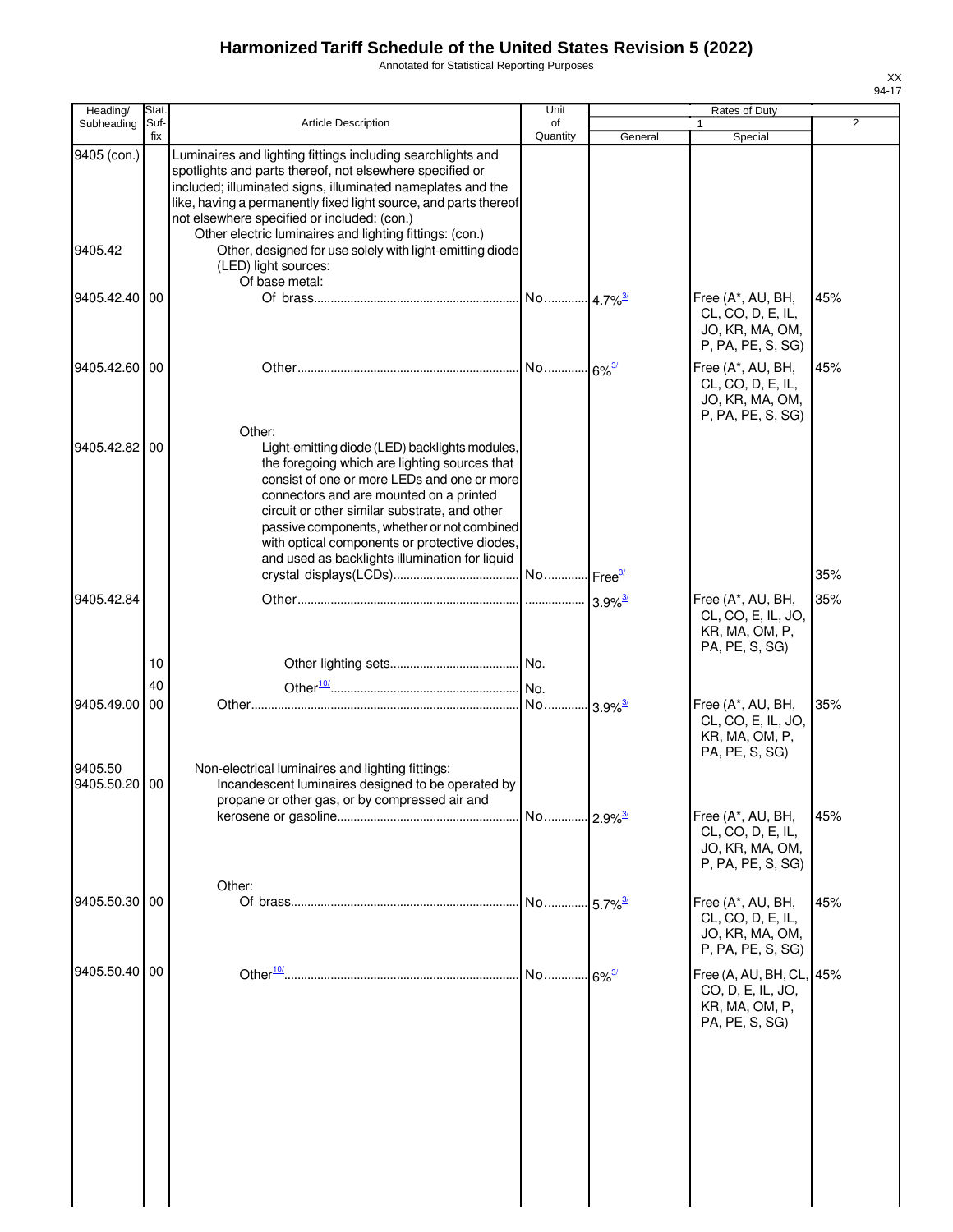Annotated for Statistical Reporting Purposes

| 94-18                  |               |                                                                                                                                                                                                                                                                                                                                                                       |                        |         |                                                                                      |                |
|------------------------|---------------|-----------------------------------------------------------------------------------------------------------------------------------------------------------------------------------------------------------------------------------------------------------------------------------------------------------------------------------------------------------------------|------------------------|---------|--------------------------------------------------------------------------------------|----------------|
| Heading/<br>Subheading | Stat.<br>Suf- | <b>Article Description</b>                                                                                                                                                                                                                                                                                                                                            | Unit<br>of             |         | Rates of Duty                                                                        | $\overline{2}$ |
|                        | fix           |                                                                                                                                                                                                                                                                                                                                                                       | Quantity               | General | Special                                                                              |                |
| 9405 (con.)            |               | Luminaires and lighting fittings including searchlights and<br>spotlights and parts thereof, not elsewhere specified or<br>included; illuminated signs, illuminated nameplates and the<br>like, having a permanently fixed light source, and parts thereof<br>not elsewhere specified or included: (con.)<br>Illuminated signs, illuminated name-plates and the like: |                        |         |                                                                                      |                |
| 9405.61                |               | Designed for use solely with light-emitting diode (LED)<br>light sources:<br>Of base metal:                                                                                                                                                                                                                                                                           |                        |         |                                                                                      |                |
| 9405.61.20 00          |               |                                                                                                                                                                                                                                                                                                                                                                       | No  5.7% <sup>3/</sup> |         | Free (A, AU, BH, C, 45%<br>CL, CO, D, E, IL,<br>JO, KR, MA, OM,<br>P, PA, PE, S, SG) |                |
| 9405.61.40 00          |               |                                                                                                                                                                                                                                                                                                                                                                       | No 6% <sup>3/</sup>    |         | Free (A, AU, BH, C, 45%<br>CL, CO, D, E, IL,<br>JO, KR, MA, OM,<br>P, PA, PE, S, SG) |                |
| 9405.61.60 00          |               |                                                                                                                                                                                                                                                                                                                                                                       | No 5.3% <sup>3/</sup>  |         | Free (A, AU, BH, C, 80%<br>CL, CO, D, E, IL,<br>JO, KR, MA, OM,<br>P, PA, PE, S, SG) |                |
| 9405.69                |               | Other:                                                                                                                                                                                                                                                                                                                                                                |                        |         |                                                                                      |                |
| 9405.69.20 00          |               | Of base metal:                                                                                                                                                                                                                                                                                                                                                        | No 5.7% <sup>3/</sup>  |         | Free (A, AU, BH, C, 45%<br>CL, CO, D, E, IL,<br>JO, KR, MA, OM,<br>P, PA, PE, S, SG) |                |
| 9405.69.40 00          |               |                                                                                                                                                                                                                                                                                                                                                                       |                        |         | Free (A, AU, BH, C, 45%<br>CL, CO, D, E, IL,<br>JO, KR, MA, OM,<br>P, PA, PE, S, SG) |                |
| 9405.69.60 00          |               |                                                                                                                                                                                                                                                                                                                                                                       | No 5.3% <sup>3/</sup>  |         | Free (A, AU, BH, C, 80%<br>CL, CO, D, E, IL,<br>JO, KR, MA, OM,<br>P, PA, PE, S, SG) |                |

XX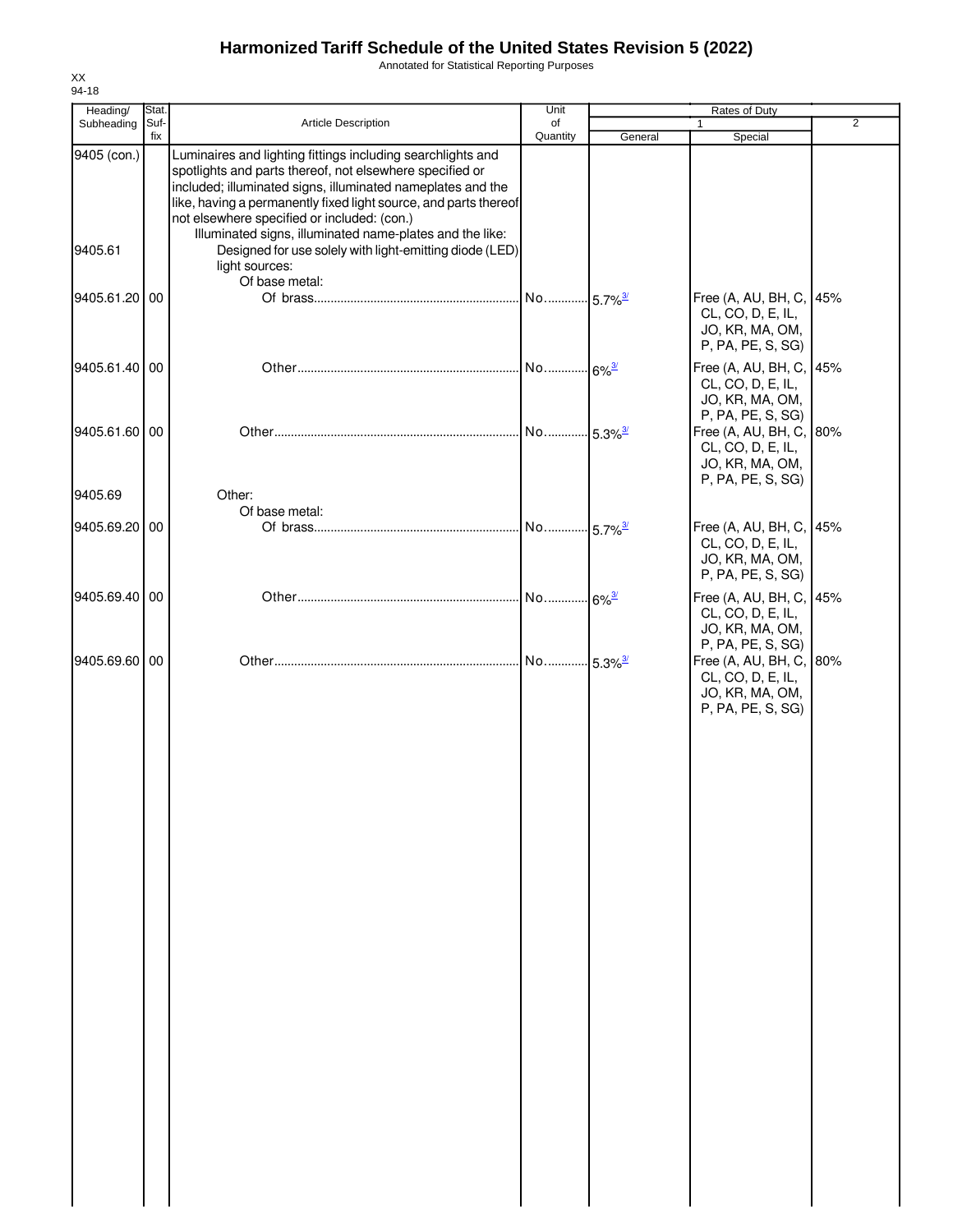Annotated for Statistical Reporting Purposes

| Heading/                 | Stat.            |                                                                                                                                                                                                                                                                                                                     | Unit           | Rates of Duty         |                                                                                       |                |  |
|--------------------------|------------------|---------------------------------------------------------------------------------------------------------------------------------------------------------------------------------------------------------------------------------------------------------------------------------------------------------------------|----------------|-----------------------|---------------------------------------------------------------------------------------|----------------|--|
| Subheading               | Suf-<br>fix      | Article Description                                                                                                                                                                                                                                                                                                 | of<br>Quantity | General               | 1<br>Special                                                                          | $\overline{2}$ |  |
| 9405 (con.)              |                  | Luminaires and lighting fittings including searchlights and<br>spotlights and parts thereof, not elsewhere specified or<br>included; illuminated signs, illuminated nameplates and the<br>like, having a permanently fixed light source, and parts thereof<br>not elsewhere specified or included: (con.)<br>Parts: |                |                       |                                                                                       |                |  |
| 9405.91                  |                  | Of glass:                                                                                                                                                                                                                                                                                                           |                |                       |                                                                                       |                |  |
|                          |                  | Globes and shades:                                                                                                                                                                                                                                                                                                  |                |                       |                                                                                       |                |  |
| 9405.91.10 00            |                  |                                                                                                                                                                                                                                                                                                                     |                |                       | Free (A, AU, BH, CL, 70%<br>CO, D, E, IL, JO,<br>KR, MA, OM, P,<br>PA, PE, S, SG)     |                |  |
| 9405.91.30 00            |                  |                                                                                                                                                                                                                                                                                                                     |                |                       | Free (A, AU, BH, CL, 70%<br>CO, D, E, IL, JO,<br>KR, MA, OM, P,<br>PA, PE, S, SG)     |                |  |
| 9405.91.40 00            |                  |                                                                                                                                                                                                                                                                                                                     |                |                       | Free (A, AU, BH, CL, 60%<br>CO, D, E, IL, JO,<br>KR, MA, OM, P,<br>PA, PE, S, SG)     |                |  |
| 9405.91.60               |                  |                                                                                                                                                                                                                                                                                                                     |                | $4.5\%$ <sup>3/</sup> | Free (A, AU, BH, CL, 60%<br>CO, D, E, IL, JO,<br>KR, MA, OM, P,<br>PA, PE, S, SG)     |                |  |
|                          | 40               | Prisms and other glass articles of a kind used<br>in chandeliers and wall brackets, and articles                                                                                                                                                                                                                    |                |                       |                                                                                       |                |  |
|                          | 80               |                                                                                                                                                                                                                                                                                                                     |                |                       |                                                                                       |                |  |
| 9405.92.00 00            |                  |                                                                                                                                                                                                                                                                                                                     |                |                       | Free (A*, AU, BH, C, 80%<br>CL, CO, D, E, IL,<br>JO, KR, MA, OM,<br>P, PA, PE, S, SG) |                |  |
| 9405.99<br>9405.99.20 00 |                  | Other:                                                                                                                                                                                                                                                                                                              |                |                       | Free (A, AU, BH, C, 45%<br>CL, CO, D, E, IL,<br>JO, KR, MA, OM,<br>P, PA, PE, S, SG)  |                |  |
| 9405.99.40               |                  |                                                                                                                                                                                                                                                                                                                     |                | $6\%$ <sup>3/</sup>   | Free (A, AU, BH, C, 45%<br>CL, CO, D, E, IL,<br>JO, KR, MA, OM,<br>P, PA, PE, S, SG)  |                |  |
|                          | 10 <sup>10</sup> | Lampposts and bases for lampposts, of cast                                                                                                                                                                                                                                                                          |                |                       |                                                                                       |                |  |
|                          |                  |                                                                                                                                                                                                                                                                                                                     |                |                       |                                                                                       |                |  |
|                          | 20               | Lampposts and bases for lampposts, of                                                                                                                                                                                                                                                                               |                |                       |                                                                                       |                |  |
|                          |                  |                                                                                                                                                                                                                                                                                                                     |                |                       |                                                                                       |                |  |
|                          | 90               |                                                                                                                                                                                                                                                                                                                     |                |                       |                                                                                       |                |  |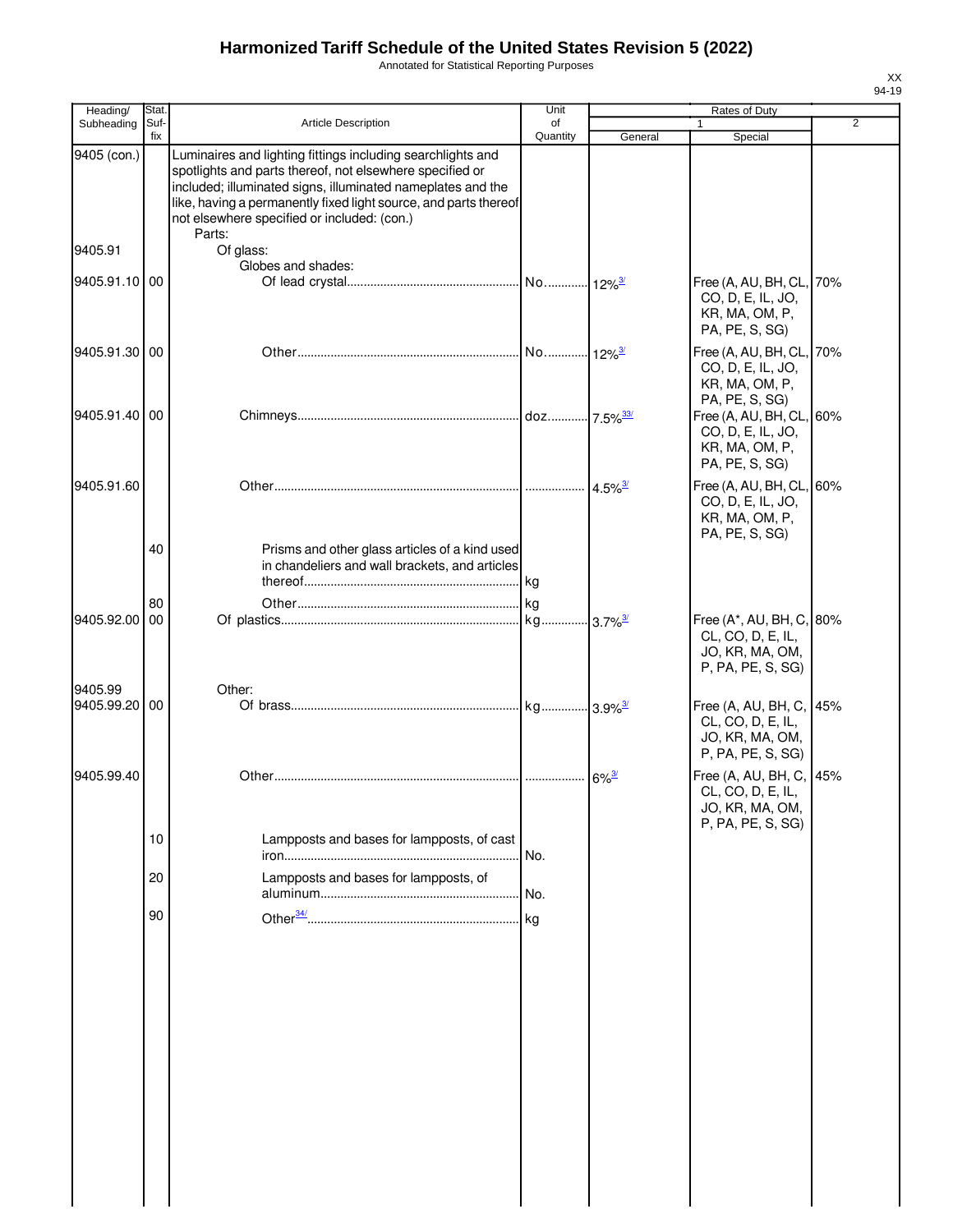Annotated for Statistical Reporting Purposes

| Heading/      | Stat. |                          | Unit                  | Rates of Duty         |                              |                |
|---------------|-------|--------------------------|-----------------------|-----------------------|------------------------------|----------------|
| Subheading    | Suf-  | Article Description      | of                    |                       | $\mathbf{1}$                 | $\overline{2}$ |
|               | fix   |                          | Quantity              | General               | Special                      |                |
| 9406          |       | Prefabricated buildings: |                       |                       |                              |                |
| 9406.10.00 00 |       |                          | No 2.6% <sup>3/</sup> |                       | Free (A, AU, BH, CL, 33 1/3% |                |
|               |       |                          | kg                    |                       | CO, D, E, IL, JO,            |                |
|               |       |                          |                       |                       | KR, MA, OM, P,               |                |
|               |       |                          |                       |                       | PA, PE, S, SG)               |                |
| 9406.20.00 00 |       |                          | No                    | $2.9\%$ <sup>3/</sup> | Free (A, AU, BH, CL, 45%     |                |
|               |       |                          | m <sup>2</sup>        |                       | CO, D, E, IL, JO,            |                |
|               |       |                          |                       |                       | KR, MA, OM, P,               |                |
|               |       |                          |                       |                       | PA, PE, S, SG)               |                |
|               |       |                          |                       |                       |                              |                |
| 9406.90.01    |       |                          |                       | $2.9\%$ <sup>3/</sup> | Free (A, AU, BH, CL, 45%     |                |
|               |       |                          |                       |                       | CO, D, E, IL, JO,            |                |
|               |       |                          |                       |                       | KR, MA, OM, P,               |                |
|               |       |                          |                       |                       | PA, PE, S, SG)               |                |
|               |       | Of metal:                |                       |                       |                              |                |
|               |       | Greenhouses:             |                       |                       |                              |                |
|               | 10    |                          | No.                   |                       |                              |                |
|               |       |                          | m <sup>2</sup>        |                       |                              |                |
|               | 20    |                          | No.                   |                       |                              |                |
|               |       |                          | m <sup>2</sup>        |                       |                              |                |
|               | 30    |                          | No.                   |                       |                              |                |
|               |       |                          | m <sup>2</sup>        |                       |                              |                |
|               |       | Other:                   |                       |                       |                              |                |
|               | 50    |                          | No.                   |                       |                              |                |
|               |       |                          | kg                    |                       |                              |                |
|               |       |                          |                       |                       |                              |                |
|               | 90    |                          |                       |                       |                              |                |
|               |       |                          |                       |                       |                              |                |
|               |       |                          |                       |                       |                              |                |
|               |       |                          |                       |                       |                              |                |
|               |       |                          |                       |                       |                              |                |
|               |       |                          |                       |                       |                              |                |
|               |       |                          |                       |                       |                              |                |
|               |       |                          |                       |                       |                              |                |
|               |       |                          |                       |                       |                              |                |
|               |       |                          |                       |                       |                              |                |
|               |       |                          |                       |                       |                              |                |
|               |       |                          |                       |                       |                              |                |
|               |       |                          |                       |                       |                              |                |
|               |       |                          |                       |                       |                              |                |
|               |       |                          |                       |                       |                              |                |
|               |       |                          |                       |                       |                              |                |
|               |       |                          |                       |                       |                              |                |
|               |       |                          |                       |                       |                              |                |
|               |       |                          |                       |                       |                              |                |
|               |       |                          |                       |                       |                              |                |
|               |       |                          |                       |                       |                              |                |
|               |       |                          |                       |                       |                              |                |
|               |       |                          |                       |                       |                              |                |
|               |       |                          |                       |                       |                              |                |
|               |       |                          |                       |                       |                              |                |
|               |       |                          |                       |                       |                              |                |
|               |       |                          |                       |                       |                              |                |
|               |       |                          |                       |                       |                              |                |
|               |       |                          |                       |                       |                              |                |
|               |       |                          |                       |                       |                              |                |
|               |       |                          |                       |                       |                              |                |
|               |       |                          |                       |                       |                              |                |
|               |       |                          |                       |                       |                              |                |
|               |       |                          |                       |                       |                              |                |
|               |       |                          |                       |                       |                              |                |
|               |       |                          |                       |                       |                              |                |
|               |       |                          |                       |                       |                              |                |
|               |       |                          |                       |                       |                              |                |
|               |       |                          |                       |                       |                              |                |